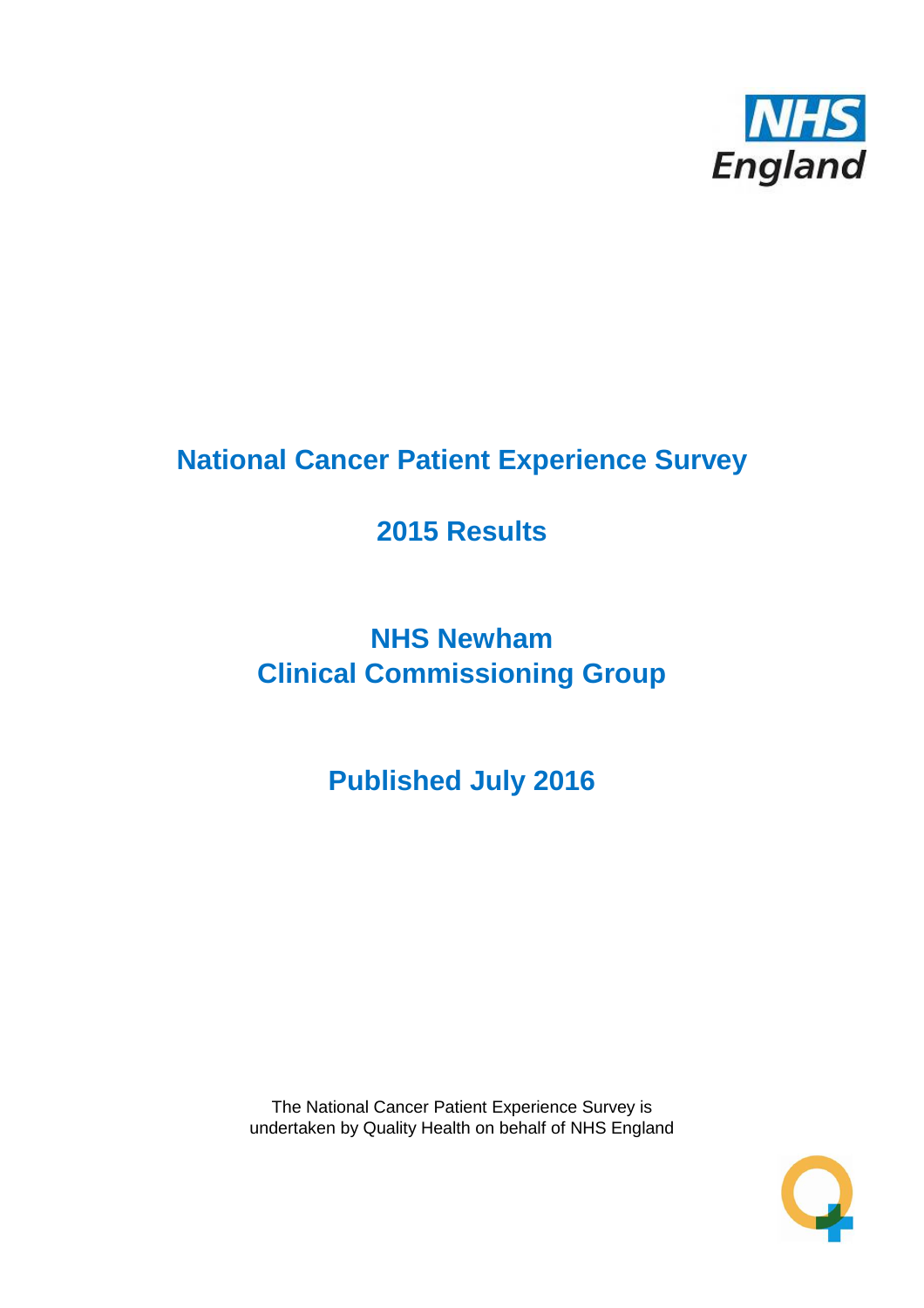### **Introduction**

The National Cancer Patient Experience Survey 2015 is the fifth iteration of the survey first undertaken in 2010. It has been designed to monitor national progress on cancer care; to provide information to drive local quality improvements; to assist commissioners and providers of cancer care; and to inform the work of the various charities and stakeholder groups supporting cancer patients.

The survey was overseen by a national Cancer Patient Experience Advisory Group. This Advisory Group set the principles and objectives of the survey programme and guided questionnaire development.

The survey was commissioned and managed by NHS England. The survey provider, Quality Health, is responsible for designing, running and analysing the survey.

Full national results and other reports are available at www.ncpes.co.uk

Further details on the survey methodology and changes to the 2015 survey can be found in the Annex. Note that a number of significant changes were made to the 2015 survey so caution should be taken in directly comparing data from the 2015 survey to the findings of the previous CPES surveys. No comparisons with previous surveys are presented in this report.

#### **This report**

The report shows how this CCG scored for each question in the survey, compared with national results. It is aimed at helping individual CCGs to understand their performance and identify areas for local improvement.

Note that responses for questions with 1-20 respondents have been suppressed. This is to protect patient confidentiality and because uncertainty around the result is too great.

#### **Data tables**

The data tables presented in this report show the following for each question:

- **Column 1** shows the number of respondents to this question
- **Column 2** shows the unadjusted 2015 score for this CCG
- **Column 3** shows the case-mix adjusted 2015 score for this CCG
- **Column 4** shows the lower limit of the expected range of scores for this CCG (the top of the pale blue section on the Comparability chart - see below)
- **Column 5** shows the upper limit of the expected range of scores for this CCG (the bottom of the dark blue section on the Comparability chart - see below)
- **Column 6** shows the National Average score for this question.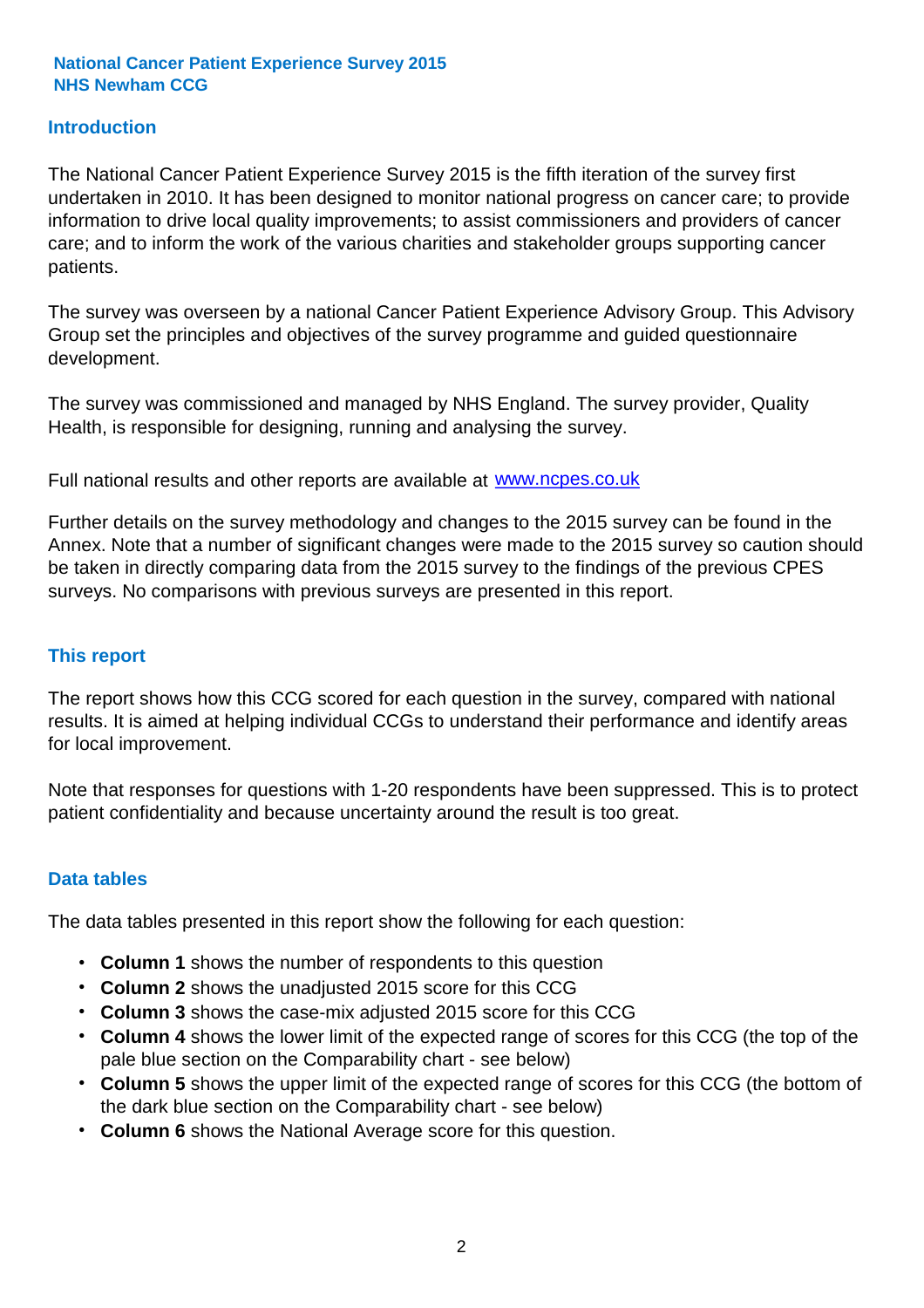Results for individual response options are presented in the detailed data tables **WWW.ncpes.co.uk** Confidence Intervals for unadjusted and case-mix adjusted data are provided in these tables.

Expected ranges and 95% Confidence Intervals highlight the uncertainty around the results. The size of the expected ranges and confidence intervals will be different for each question, and depends on the number of respondents and the range of their responses.

For further details on case-mix adjustment and the scoring methodology used, please refer to the Annex.

#### **Comparability charts**

For the 2015 survey, we have adopted the CQC standard for reporting comparative performance, based on calculation of "expected ranges". This means that CCGs will be flagged as outliers only if there is statistical evidence that their scores deviate (positively or negatively) from the range of scores that would be expected for CCGs of the same size.

The Comparability charts in this report show a bar with these expected ranges (in grey), higher than expected (in dark blue), and lower than expected (in pale blue). A black dot represents the actual score of this CCG.

The same colour convention has been used in Column 3 of the Data tables.

For further details on expected ranges, please refer to the technical document at **www.ncpes.co.uk** 

#### **Tumour group tables**

The final set of tables in this report show the scores for each question for each of the 13 tumour groups, with a comparative national score for that tumour group.

These breakdowns are intended as additional information for CCGs to understand the differences between the experiences of patients with different types of cancer. The numbers are generally relatively small and may not be statistically significant. They should therefore be treated with some caution.

#### **Notes on specific questions**

Question 5 in the survey has not been scored. However, the unscored data is useful and has been published alongside the other results in this report. This question asked respondents to "tick all that apply". The results show all of the responses given including where respondents chose two or more options.

Questions used to direct respondents to different parts of the survey (questions 4, 17, 24, 27, 40, 43, 46) and other demographic and information questions are not reported.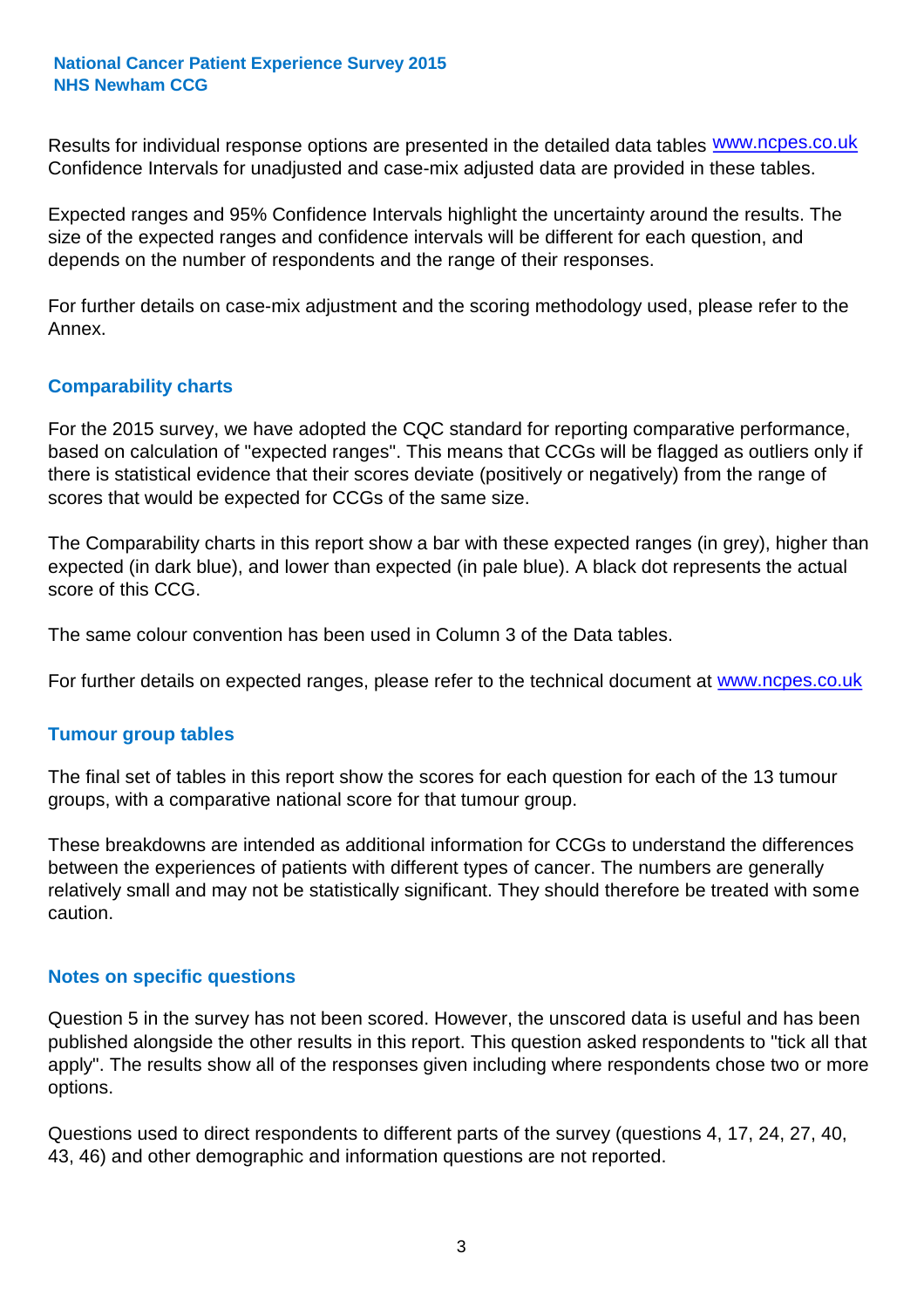#### **How to use the data**

Unadjusted data should be used to see the actual responses from patients relating to the CCG.

Case-mix adjusted data, together with expected ranges, should be used to understand whether the results are significantly higher or lower than national results.

Case-mix adjusted data, together with (case-mix adjusted) Confidence Intervals (presented in the detailed data tables **www.ncpes.co.uk**), should be used to understand whether the results are significantly higher or lower than the results for another CCG.

#### **Response rates**

Numbers of respondents by tumour group, age and gender can be found in the Annex.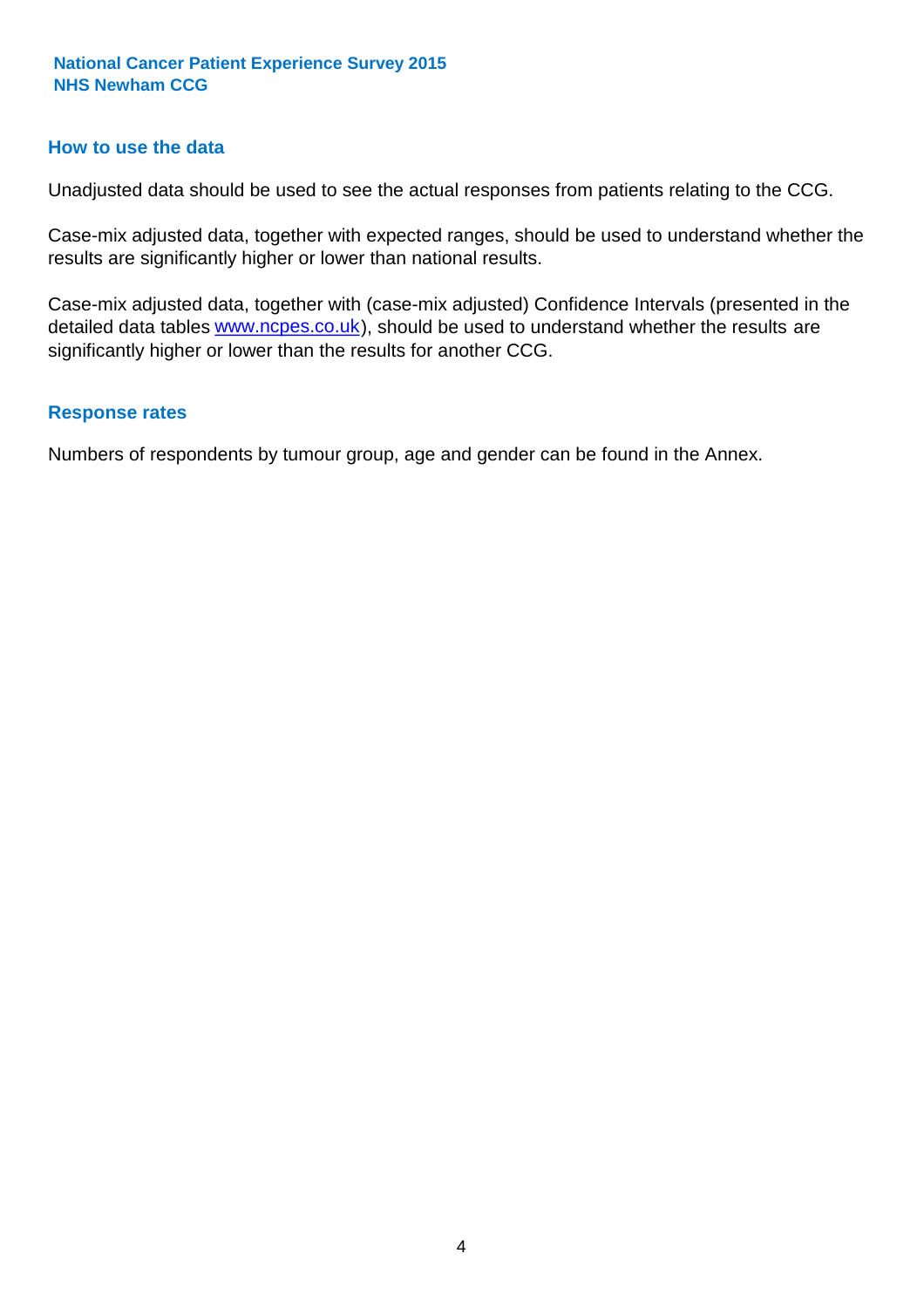## **Executive Summary**

average rating of 8.4. Asked to rate their care on a scale of zero (very poor) to 10 (very good), respondents gave an

The following questions are included in phase 1 of the Cancer Dashboard developed by Public Health England and NHS England\*:

- **76%** of respondents said that they were definitely involved as much as they wanted to be in decisions about their care and treatment
- **87%** of respondents said that they were given the name of a Clinical Nurse Specialist who would support them through their treatment
- when asked how easy or difficult it had been to contact their Clinical Nurse Specialist 88% of respondents said that it had been 'quite easy' or 'very easy'
- **83%** of respondents said that, overall, they were always treated with dignity and respect they were in hospital
- **92%** of respondents said that hospital staff told them who to contact if they were worried about their condition or treatment after they left hospital
- **50%** of respondents said that they thought the GPs and nurses at their general practice definitely did everything they could to support them while they were having cancer treatment.

Detailed results for these and other questions are set out in the sections that follow.

#### www.cancerdata.nhs.uk/dashboard

The questions were selected in discussion with the national Cancer Patient Experience Advisory Group and reflect four key patient experience domains: provision of information; involvement in decisions; care transition; interpersonal relations, respect and dignity. The figures presented above are all case-mix adjusted.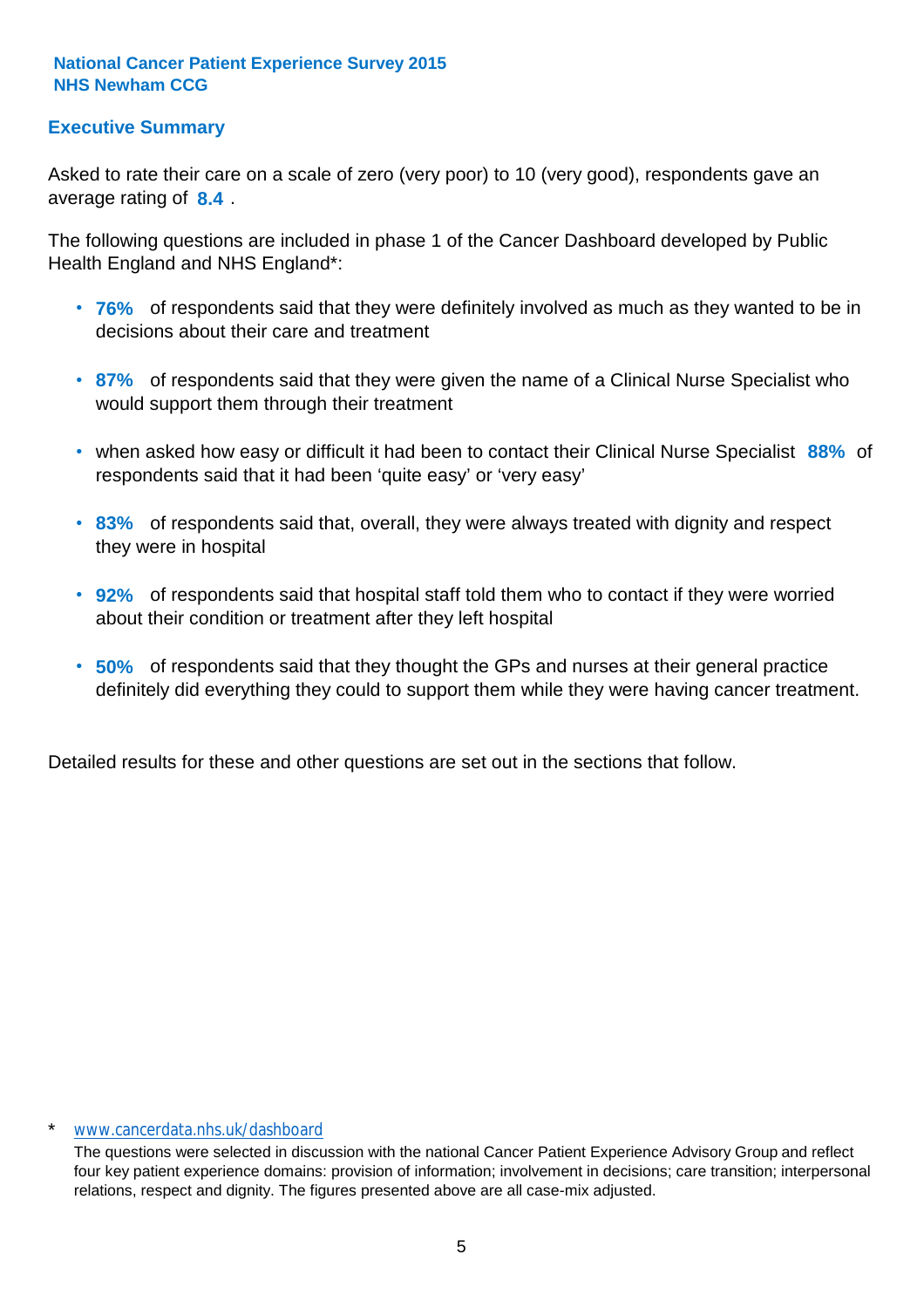# **Questions which scored outside expected range**

|                 |                                                                                                     |                                          | 2015 Case-mix Adjusted             |                                    |                                     |                              |
|-----------------|-----------------------------------------------------------------------------------------------------|------------------------------------------|------------------------------------|------------------------------------|-------------------------------------|------------------------------|
| Question        |                                                                                                     | respondents<br>for this CCG<br>Number of | Percentage for<br>this CCG<br>2015 | Lower limit o<br>expected<br>range | Upper limit of<br>expected<br>range | National<br>Average<br>Score |
|                 | Seeing your GP                                                                                      |                                          |                                    |                                    |                                     |                              |
| Q2              | Patient thought they were seen as soon as necessary                                                 | 168                                      | 74%                                | 77%                                | 88%                                 | 82%                          |
|                 | Support for people with cancer                                                                      |                                          |                                    |                                    |                                     |                              |
| Q20             | Hospital staff gave information about support groups                                                | 122                                      | 76%                                | 76%                                | 90%                                 | 83%                          |
|                 | Hospital care as an inpatient                                                                       |                                          |                                    |                                    |                                     |                              |
| Q <sub>31</sub> | Patient had confidence and trust in all ward nurses                                                 | 95                                       | 61%                                | 63%                                | 81%                                 | 72%                          |
|                 | Home care and support                                                                               |                                          |                                    |                                    |                                     |                              |
| Q49             | Hospital staff gave family or someone close all the information<br>needed to help with care at home | 138                                      | 47%                                | 49%                                | 66%                                 | 58%                          |
| Q50             | Patient definitely given enough support from health or social<br>services during treatment          | 104                                      | 29%                                | 43%                                | 64%                                 | 54%                          |
| Q51             | Patient definitely given enough support from health or social<br>services after treatment           | 71                                       | 26%                                | 33%                                | 56%                                 | 45%                          |
|                 | Care from your general practice                                                                     |                                          |                                    |                                    |                                     |                              |
| Q53             | Practice staff definitely did everything they could to support<br>patient                           | 124                                      | 50%                                | 54%                                | 71%                                 | 63%                          |
|                 | Your overall NHS care                                                                               |                                          |                                    |                                    |                                     |                              |
| Q54             | Hospital and community staff always worked well together                                            | 161                                      | 48%                                | 53%                                | 69%                                 | 61%                          |
| Q58             | Taking part in cancer research discussed with patient                                               | 152                                      | 41%                                | 19%                                | 37%                                 | 28%                          |
| Q59             | Patient's average rating of care scored from very poor to very<br>good                              | 162                                      | 8.4                                | 8.5                                | 8.9                                 | 8.7                          |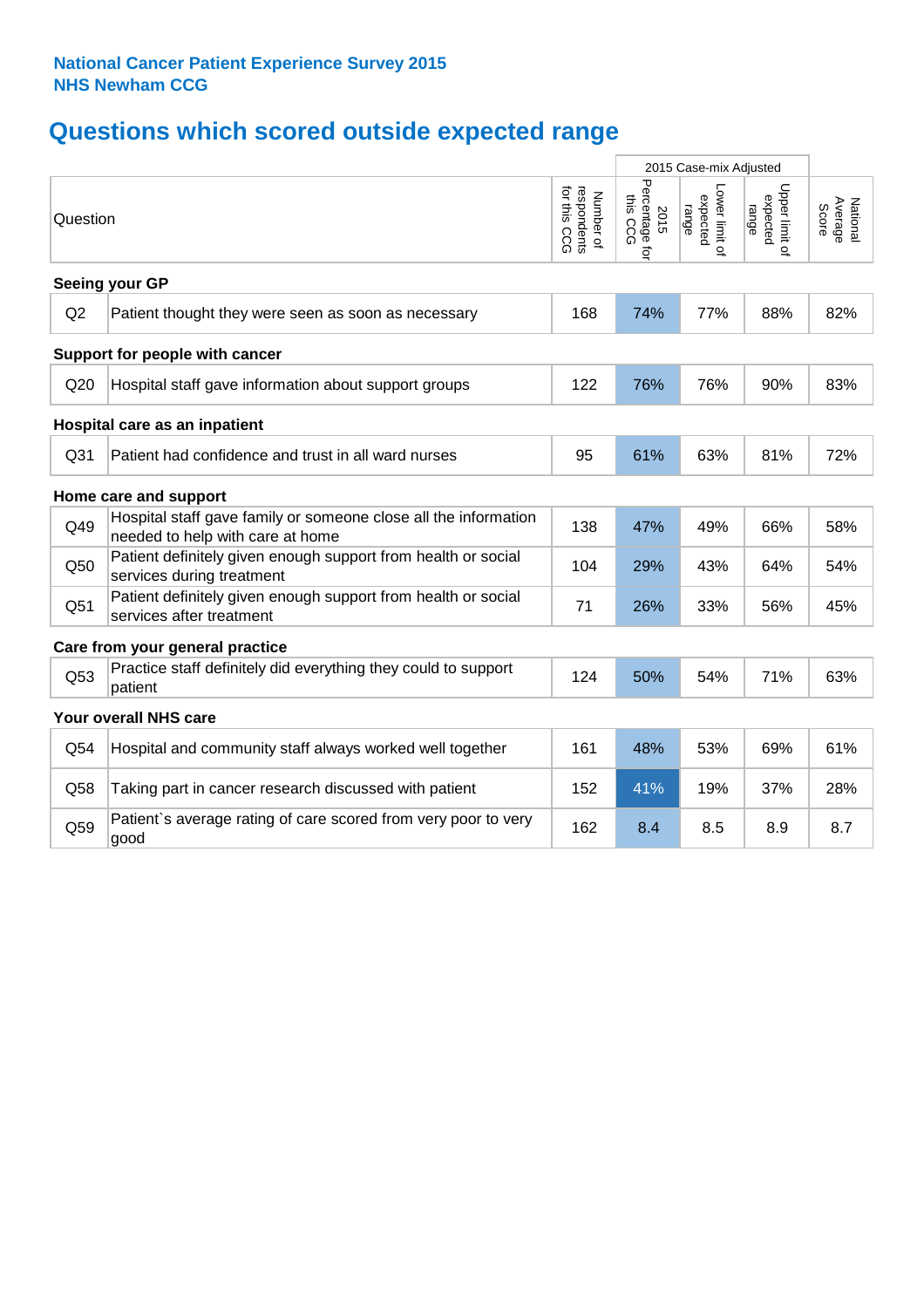# **CCG results**

## **Seeing your GP**



|    |                                                                |                                         |                             |               | 2015 Case-mix Adjusted     |                            |                           |
|----|----------------------------------------------------------------|-----------------------------------------|-----------------------------|---------------|----------------------------|----------------------------|---------------------------|
|    | Question                                                       | respondents<br>Number<br>$\overline{a}$ | 2015<br>Unadjusted<br>Score | 2015<br>Score | Expected<br>range<br>lower | Expected<br>range<br>nbber | National Average<br>Score |
| Q1 | Saw GP once / twice before being told had to go to<br>hospital | 123                                     | 67%                         | 73%           | 68%                        | 83%                        | 76%                       |
| Q2 | Patient thought they were seen as soon as necessary            | 168                                     | 70%                         | 74%           | 77%                        | 88%                        | 82%                       |

|    |                                                                             |                                                 | No. |
|----|-----------------------------------------------------------------------------|-------------------------------------------------|-----|
|    | Beforehand, did you have all the<br>information you needed about your test? | Yes                                             |     |
|    |                                                                             | No, I would have liked more written information |     |
| Q5 |                                                                             | No, I would have liked more verbal information  |     |
|    |                                                                             | I did not need / want any information           |     |
|    |                                                                             | Don't know / can't remember                     |     |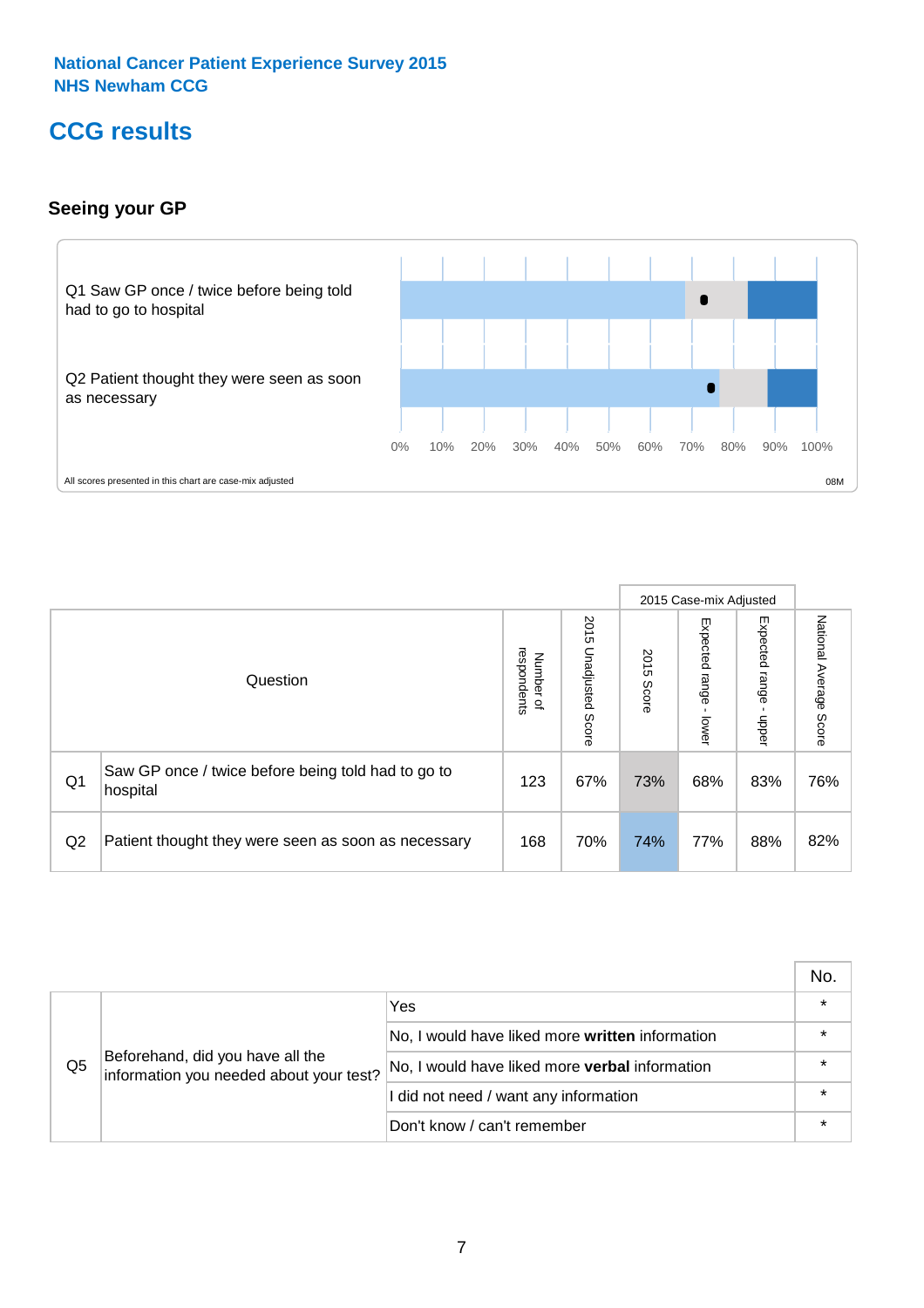## **Diagnostic tests**



|                |                                                                       |                                       |                             |               | 2015 Case-mix Adjusted       |                         |                           |
|----------------|-----------------------------------------------------------------------|---------------------------------------|-----------------------------|---------------|------------------------------|-------------------------|---------------------------|
|                | Question                                                              | respondents<br>Number<br>$\mathbf{Q}$ | 2015<br>Unadjusted<br>Score | 2015<br>Score | Expected<br>I range<br>lower | Expected range<br>nbber | National Average<br>Score |
| Q <sub>6</sub> | The length of time waiting for the test to be done was<br>about right | 147                                   | 79%                         | 82%           | 81%                          | 92%                     | 87%                       |
| Q7             | Given complete explanation of test results in<br>understandable way   | 150                                   | 69%                         | 75%           | 72%                          | 85%                     | 79%                       |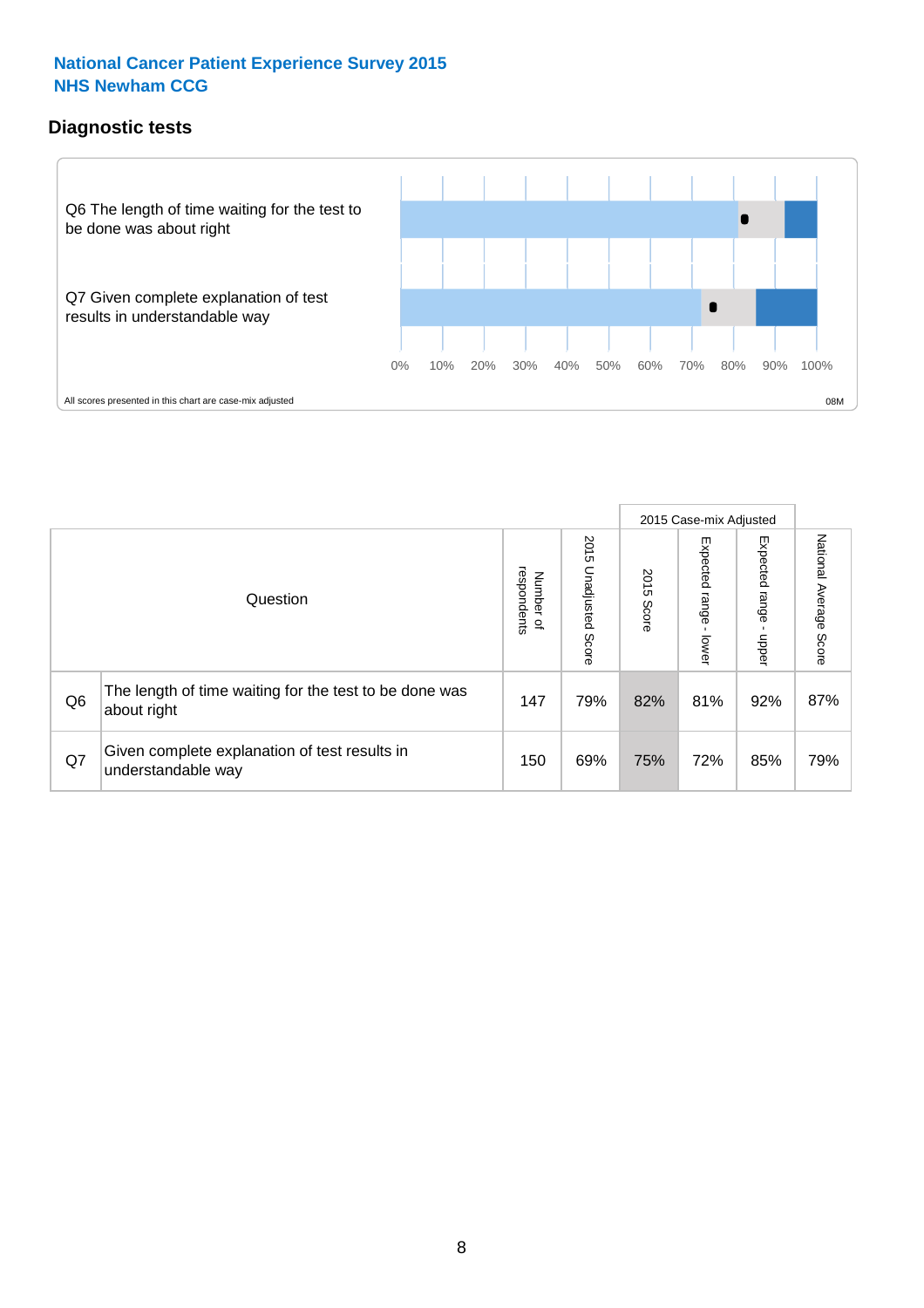#### **Finding out what was wrong with you**



|                |                                                                                            |                          |                                 |                      | 2015 Case-mix Adjusted  |                                         |                        |
|----------------|--------------------------------------------------------------------------------------------|--------------------------|---------------------------------|----------------------|-------------------------|-----------------------------------------|------------------------|
|                | Question                                                                                   | respondents<br>Number of | 2015<br><b>Unadjusted Score</b> | 2015<br><b>Score</b> | Expected range<br>lower | Expected range<br>$\mathbf{I}$<br>nbber | National Average Score |
| Q8             | Patient told they could bring a family member or friend<br>when first told they had cancer | 144                      | 81%                             | 80%                  | 72%                     | 85%                                     | 79%                    |
| Q <sub>9</sub> | Patient felt they were told sensitively that they had cancer                               | 169                      | 79%                             | 79%                  | 79%                     | 90%                                     | 84%                    |
| Q10            | Patient completely understood the explanation of what<br>was wrong                         | 168                      | 69%                             | 73%                  | 66%                     | 80%                                     | 73%                    |
| Q11            | Patient given easy to understand written information<br>about the type of cancer they had  | 148                      | 61%                             | 66%                  | 64%                     | 79%                                     | 72%                    |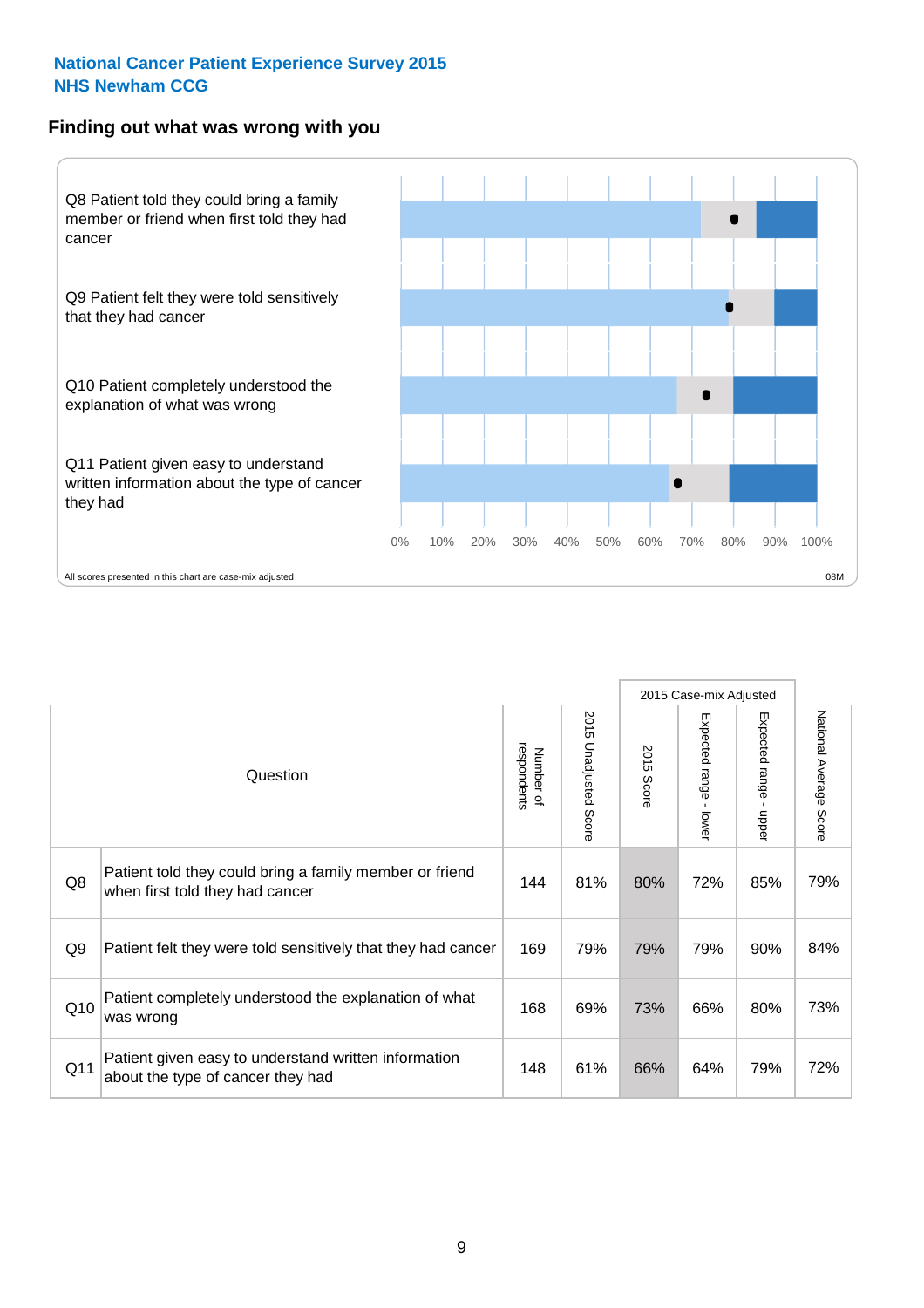## **Finding out what was wrong with you**



|          |                                                                                         |                          |                                 |               | 2015 Case-mix Adjusted                    |                        |                        |
|----------|-----------------------------------------------------------------------------------------|--------------------------|---------------------------------|---------------|-------------------------------------------|------------------------|------------------------|
| Question |                                                                                         | Number of<br>respondents | 2015<br><b>Unadjusted Score</b> | 2015<br>Score | Expected range<br>$\blacksquare$<br>lower | Expected range - upper | National Average Score |
| Q12      | Patient felt that treatment options were completely<br>explained                        | 148                      | 80%                             | 82%           | 77%                                       | 89%                    | 83%                    |
| Q13      | Possible side effects explained in an understandable way                                | 160                      | 69%                             | 70%           | 66%                                       | 80%                    | 73%                    |
| Q14      | Patient given practical advice and support in dealing with<br>side effects of treatment | 159                      | 63%                             | 65%           | 59%                                       | 74%                    | 66%                    |
| Q15      | Patient definitely told about side effects that could affect<br>them in the future      | 155                      | 52%                             | 51%           | 47%                                       | 62%                    | 54%                    |
| Q16      | Patient definitely involved in decisions about care and<br>treatment                    | 156                      | 71%                             | 76%           | 71%                                       | 84%                    | 78%                    |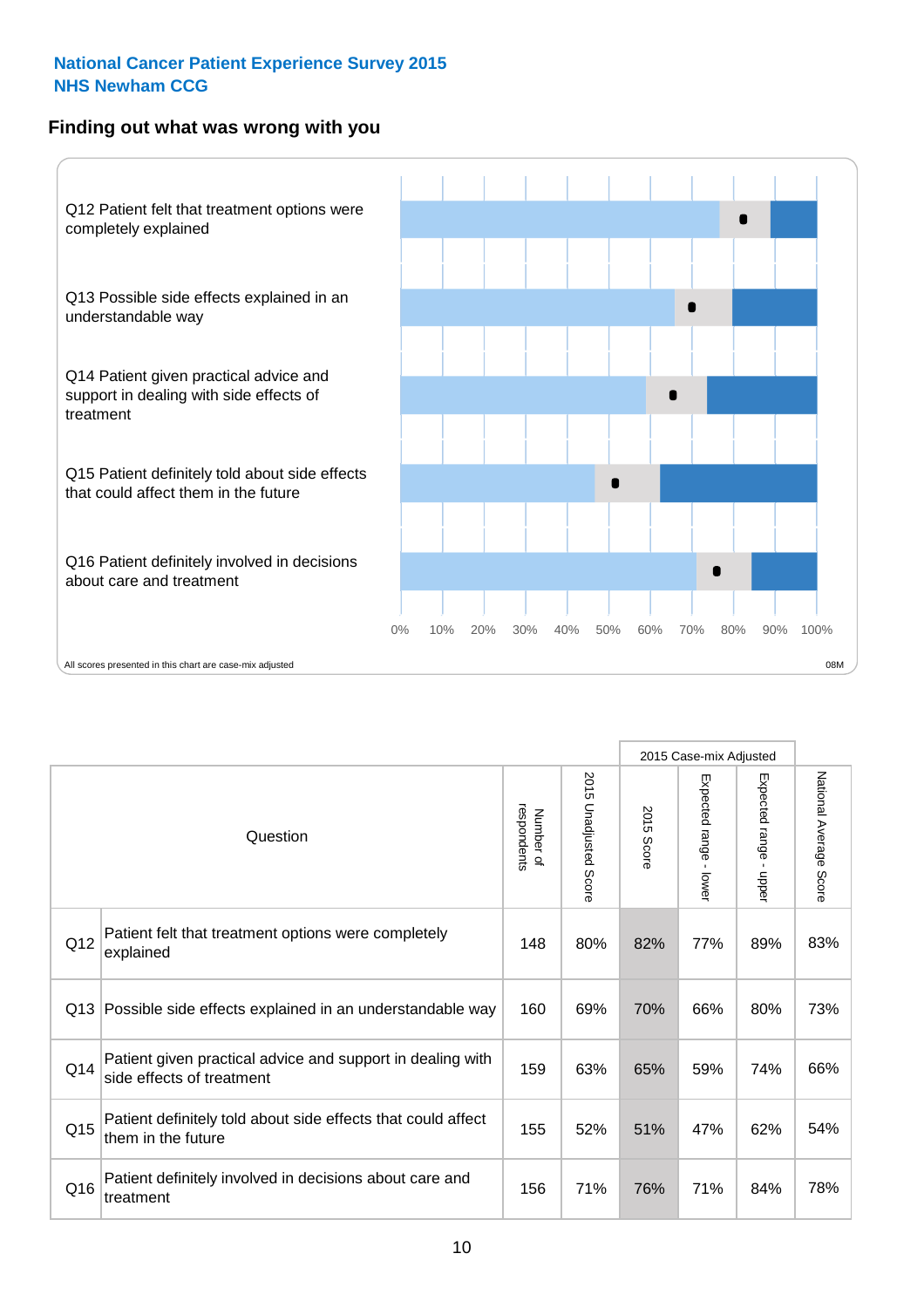#### **Clinical Nurse Specialist**



|     |                                                                                     |                          |                       |               | 2015 Case-mix Adjusted  |                         |                           |
|-----|-------------------------------------------------------------------------------------|--------------------------|-----------------------|---------------|-------------------------|-------------------------|---------------------------|
|     | Question                                                                            | respondents<br>Number of | 2015 Unadjusted Score | 2015<br>Score | Expected range<br>lower | Expected range<br>nbber | National Average<br>Score |
| Q17 | Patient given the name of the CNS who would support<br>them through their treatment | 158                      | 87%                   | 87%           | 85%                     | 95%                     | 90%                       |
| Q18 | Patient found it easy to contact their CNS                                          | 130                      | 88%                   | 88%           | 80%                     | 93%                     | 87%                       |
| Q19 | Get understandable answers to important questions all or<br>most of the time        | 124                      | 80%                   | 85%           | 83%                     | 94%                     | 89%                       |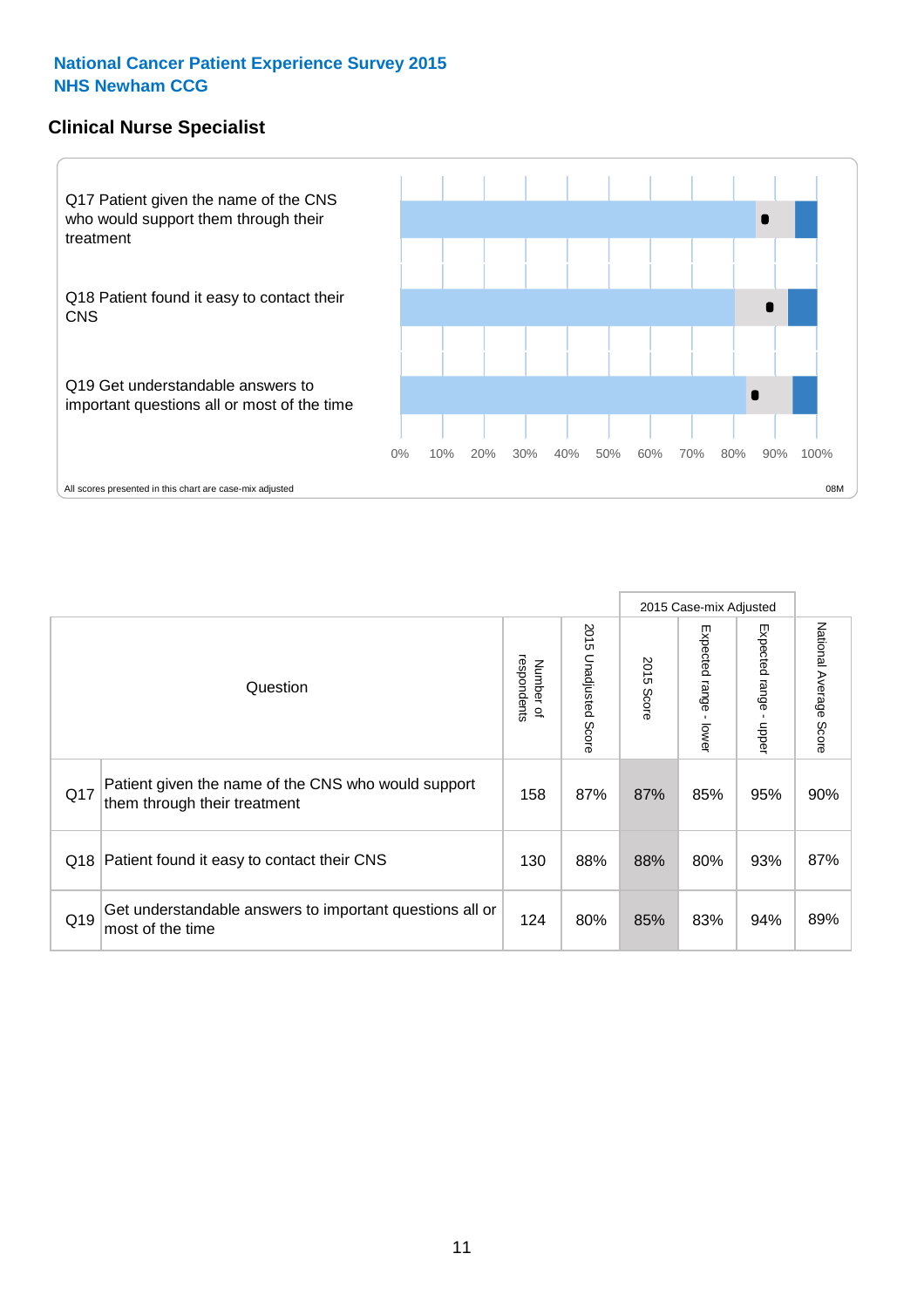#### **Support for people with cancer**



|                 |                                                                                            |                          |                                 |               | 2015 Case-mix Adjusted                    |                                           |                        |
|-----------------|--------------------------------------------------------------------------------------------|--------------------------|---------------------------------|---------------|-------------------------------------------|-------------------------------------------|------------------------|
|                 | Question                                                                                   | respondents<br>Number of | 2015<br><b>Unadjusted Score</b> | 2015<br>Score | Expected range<br>$\blacksquare$<br>lower | Expected range<br>$\blacksquare$<br>nbber | National Average Score |
| Q20             | Hospital staff gave information about support groups                                       | 122                      | 73%                             | 76%           | 76%                                       | 90%                                       | 83%                    |
| Q <sub>21</sub> | Hospital staff gave information about impact cancer could<br>have on day to day activities | 119                      | 76%                             | 78%           | 74%                                       | 88%                                       | 81%                    |
| Q22             | Hospital staff gave information on getting financial help                                  | 110                      | 47%                             | 46%           | 45%                                       | 64%                                       | 55%                    |
| Q <sub>23</sub> | Hospital staff told patient they could get free prescriptions                              | 104                      | 81%                             | 82%           | 72%                                       | 88%                                       | 80%                    |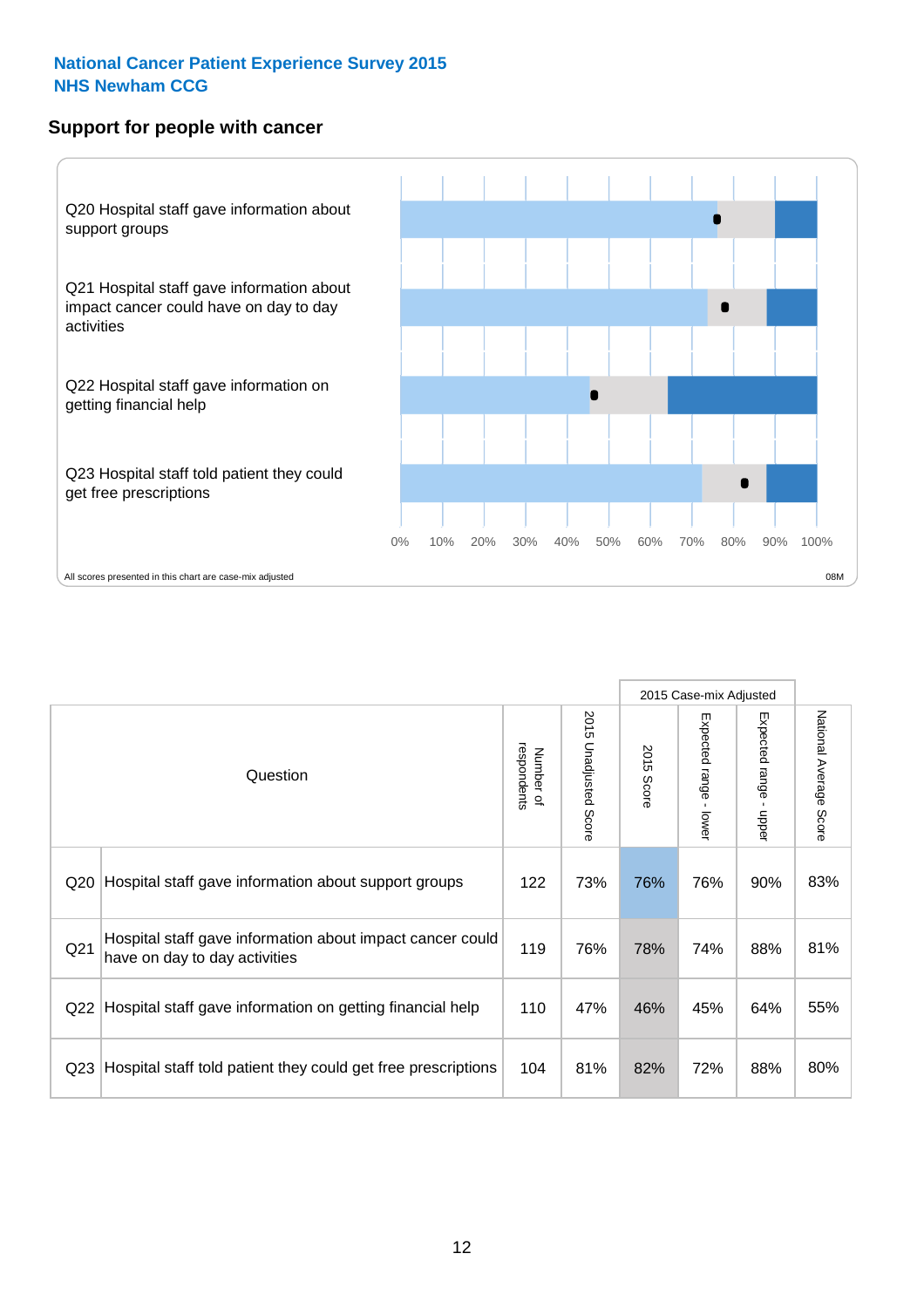# **Operations**



|     |                                                                 |                                              |                             |               | 2015 Case-mix Adjusted     |                           |                              |
|-----|-----------------------------------------------------------------|----------------------------------------------|-----------------------------|---------------|----------------------------|---------------------------|------------------------------|
|     | Question                                                        | respondents<br>Number<br>$\overline{\sigma}$ | 2015<br>Unadjusted<br>Score | 2015<br>Score | Expected<br>range<br>lower | Expected<br>range<br>dddn | National<br>Average<br>Score |
| Q26 | Staff explained how operation had gone in<br>understandable way | 91                                           | 69%                         | 73%           | 69%                        | 86%                       | 78%                          |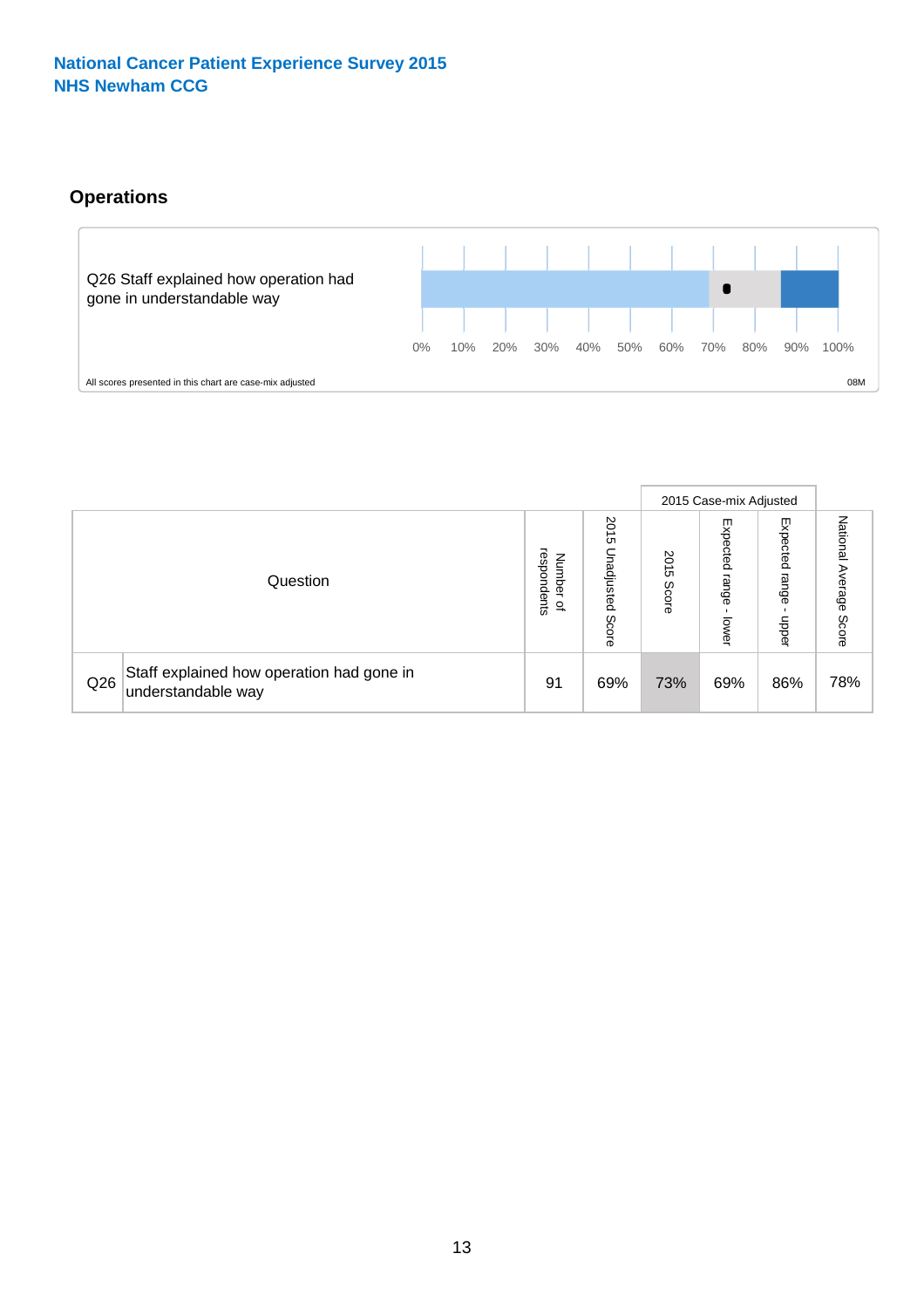# **Hospital care as an inpatient (Part 1 of 3)**



All scores presented in this chart are case-mix adjusted  $08M$ 

|                 |                                                                                           |                          |                       |                      | 2015 Case-mix Adjusted                    |                                           |                        |
|-----------------|-------------------------------------------------------------------------------------------|--------------------------|-----------------------|----------------------|-------------------------------------------|-------------------------------------------|------------------------|
|                 | Question                                                                                  | respondents<br>Number of | 2015 Unadjusted Score | 2015<br><b>Score</b> | Expected range<br>$\blacksquare$<br>lower | Expected range<br>$\blacksquare$<br>nbber | National Average Score |
| Q28             | Groups of doctors or nurses did not talk in front of patient<br>as if they were not there | 93                       | 70%                   | 77%                  | 73%                                       | 89%                                       | 81%                    |
| Q29             | Patient had confidence and trust in all doctors treating<br>them                          | 95                       | 77%                   | 80%                  | 77%                                       | 91%                                       | 84%                    |
| Q30             | Patient's family or someone close definitely had<br>opportunity to talk to doctor         | 87                       | 68%                   | 69%                  | 63%                                       | 81%                                       | 72%                    |
| Q <sub>31</sub> | Patient had confidence and trust in all ward nurses                                       | 95                       | 60%                   | 61%                  | 63%                                       | 81%                                       | 72%                    |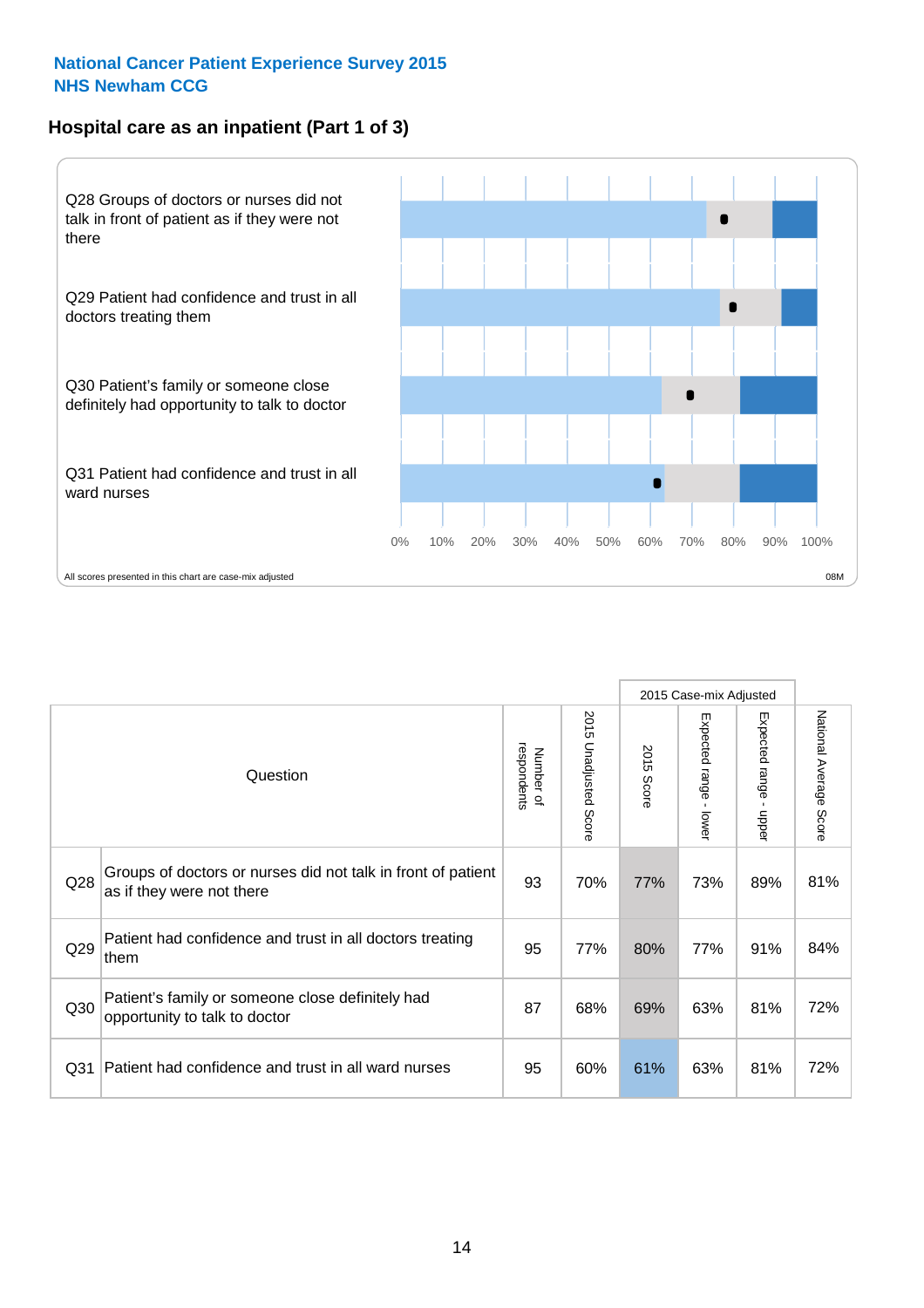## **Hospital care as an inpatient (Part 2 of 3)**



|                 |                                                                         |                          |                       |               | 2015 Case-mix Adjusted    |                                           |                        |
|-----------------|-------------------------------------------------------------------------|--------------------------|-----------------------|---------------|---------------------------|-------------------------------------------|------------------------|
|                 | Question                                                                | respondents<br>Number of | 2015 Unadjusted Score | 2015<br>Score | Expected range<br>- lower | Expected range<br>$\blacksquare$<br>nbber | National Average Score |
| Q <sub>32</sub> | Always / nearly always enough nurses on duty                            | 94                       | 56%                   | 61%           | 56%                       | 76%                                       | 66%                    |
| Q <sub>33</sub> | All staff asked patient what name they preferred to be<br>called by     | 93                       | 56%                   | 58%           | 54%                       | 79%                                       | 67%                    |
| Q34             | Always given enough privacy when discussing condition<br>or treatment   | 97                       | 82%                   | 84%           | 78%                       | 92%                                       | 85%                    |
| Q35             | Patient was able to discuss worries or fears with staff<br>during visit | 79                       | 47%                   | 49%           | 41%                       | 63%                                       | 52%                    |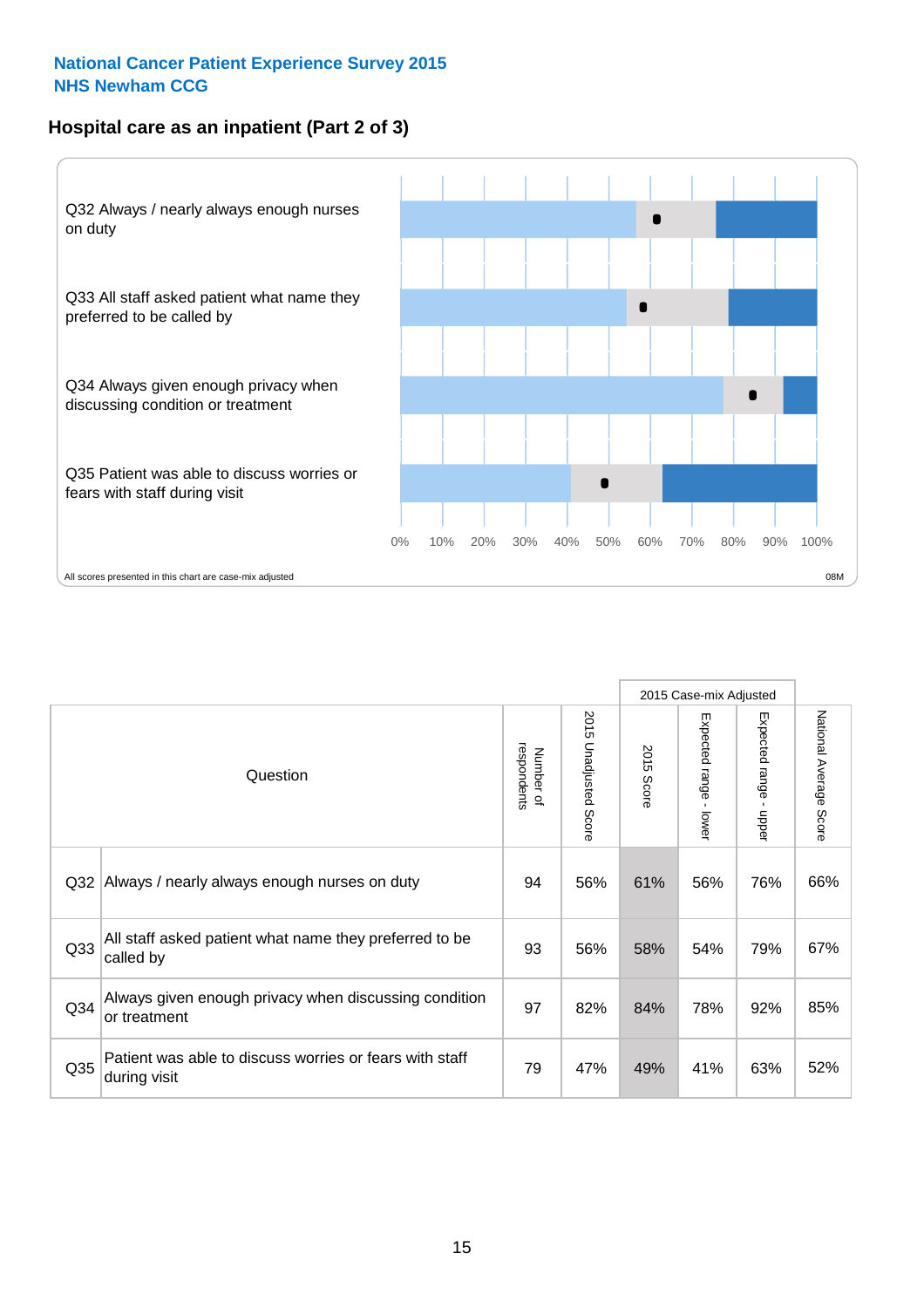### **Hospital care as an inpatient (Part 3 of 3)**



|                 |                                                                                     |                          |                                 |               | 2015 Case-mix Adjusted                    |                                           |                        |
|-----------------|-------------------------------------------------------------------------------------|--------------------------|---------------------------------|---------------|-------------------------------------------|-------------------------------------------|------------------------|
|                 | Question                                                                            | respondents<br>Number of | 2015<br><b>Unadjusted Score</b> | 2015<br>Score | Expected range<br>$\blacksquare$<br>lower | Expected range<br>$\blacksquare$<br>nbber | National Average Score |
| Q36             | Hospital staff definitely did everything to help control pain                       | 88                       | 83%                             | 87%           | 76%                                       | 92%                                       | 84%                    |
| Q <sub>37</sub> | Always treated with respect and dignity by staff                                    | 96                       | 80%                             | 83%           | 81%                                       | 94%                                       | 87%                    |
| Q38             | Given clear written information about what should / should<br>not do post discharge | 90                       | 88%                             | 88%           | 77%                                       | 92%                                       | 84%                    |
| Q39             | Staff told patient who to contact if worried post discharge                         | 91                       | 89%                             | 92%           | 89%                                       | 99%                                       | 94%                    |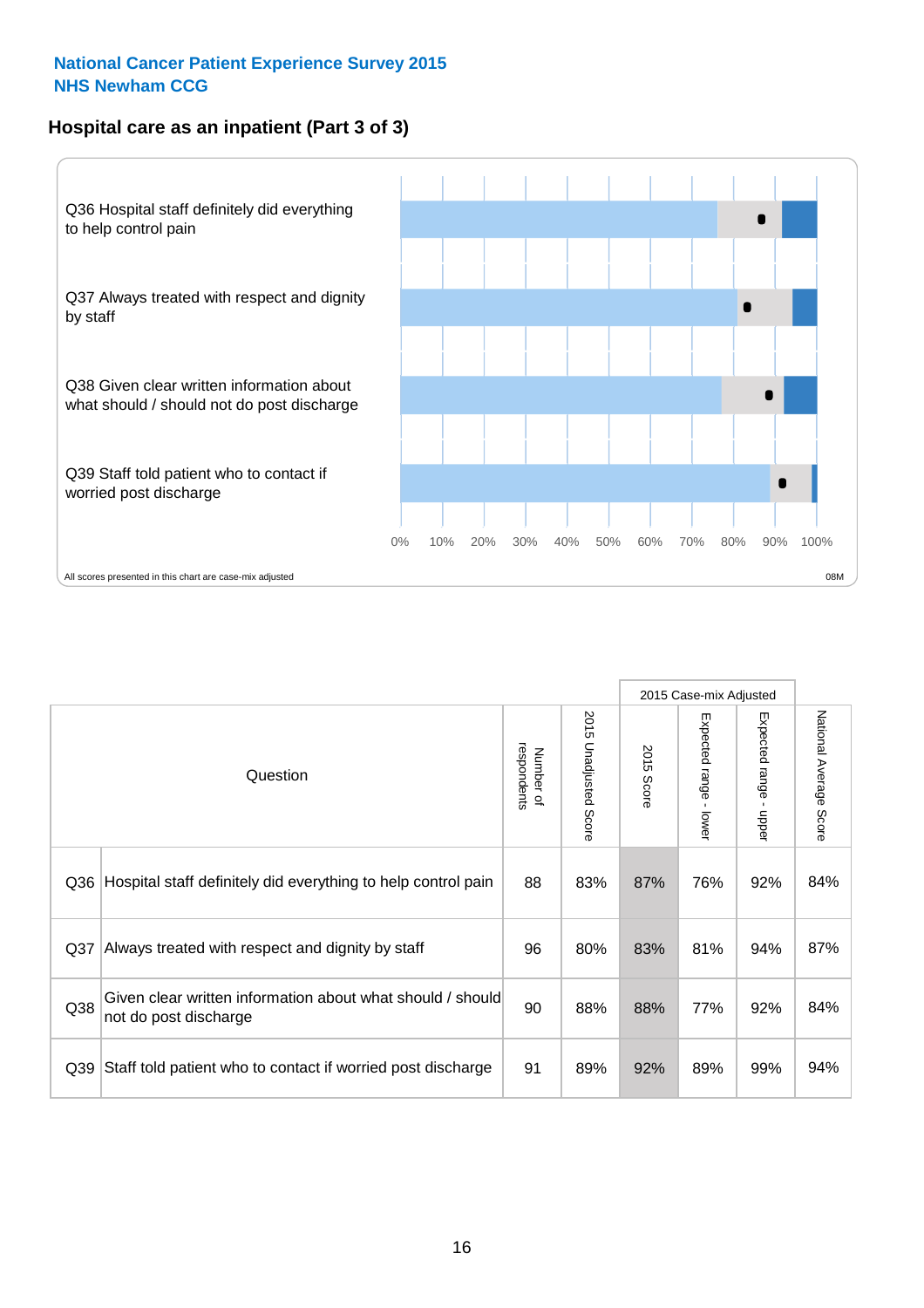## **Hospital care as a day patient / outpatient (Part 1 of 2)**



|     |                                                                                    |                          |                                 |                      | 2015 Case-mix Adjusted                  |                                         |                        |
|-----|------------------------------------------------------------------------------------|--------------------------|---------------------------------|----------------------|-----------------------------------------|-----------------------------------------|------------------------|
|     | Question                                                                           | respondents<br>Number of | 2015<br><b>Unadjusted Score</b> | 2015<br><b>Score</b> | Expected range<br>$\mathbf{I}$<br>lower | Expected range<br>$\mathbf{I}$<br>nbber | National Average Score |
| Q41 | Patient was able to discuss worries or fears with staff<br>during visit            | 117                      | 60%                             | 65%                  | 62%                                     | 78%                                     | 70%                    |
| Q42 | Doctor had the right notes and other documentation with<br>them                    | 138                      | 96%                             | 97%                  | 92%                                     | 99%                                     | 96%                    |
| Q44 | Beforehand patient had all information needed about<br>radiotherapy treatment      | 55                       | 87%                             | 88%                  | 77%                                     | 95%                                     | 86%                    |
| Q45 | Patient given understandable information about whether<br>radiotherapy was working | 50                       | 70%                             | 69%                  | 46%                                     | 73%                                     | 60%                    |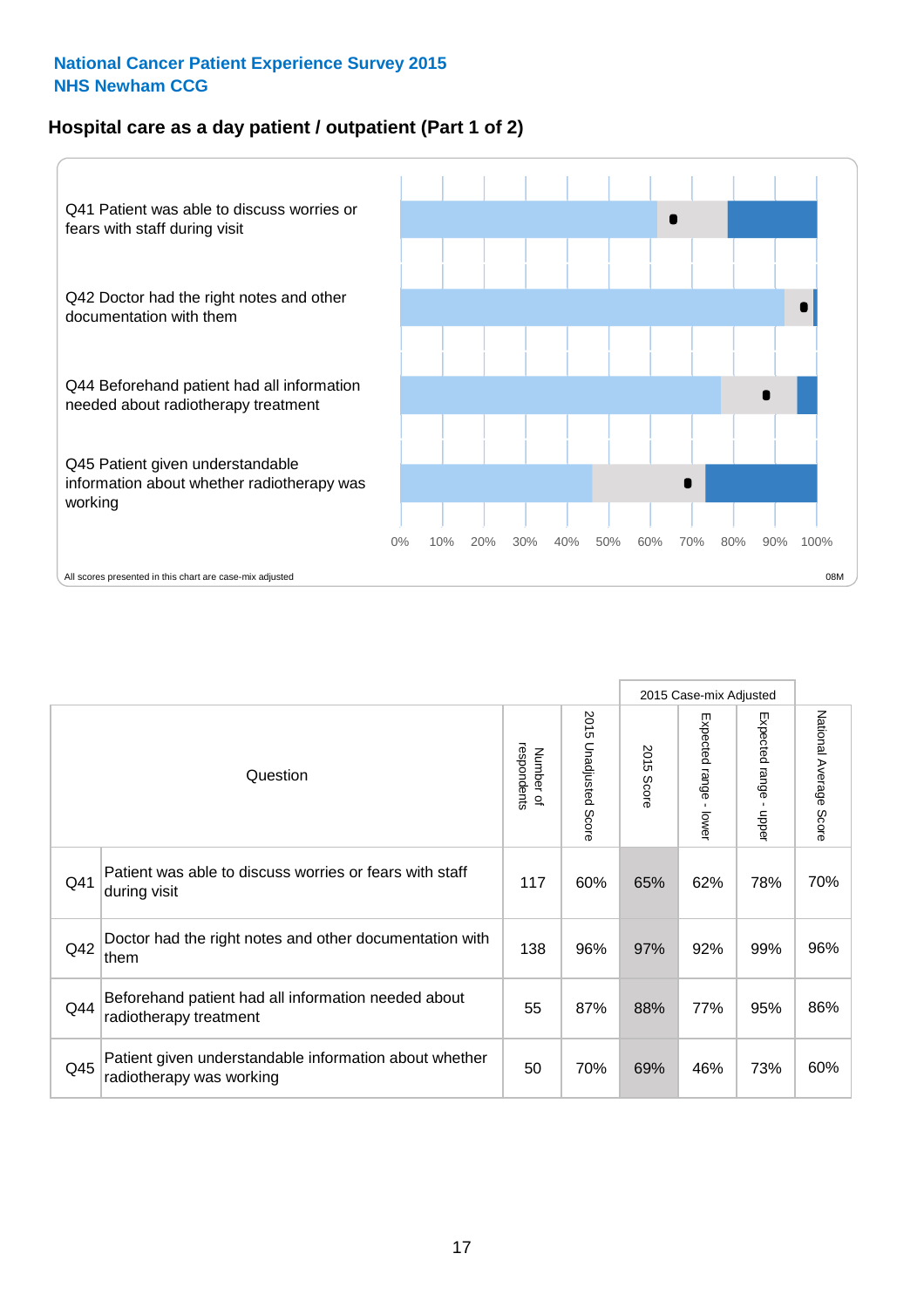### **Hospital care as a day patient / outpatient (Part 2 of 2)**



|     |                                                                                    |                                       |                             |               |                              | 2015 Case-mix Adjusted  |                           |
|-----|------------------------------------------------------------------------------------|---------------------------------------|-----------------------------|---------------|------------------------------|-------------------------|---------------------------|
|     | Question                                                                           | respondents<br>Number<br>$\mathbf{Q}$ | 2015<br>Unadjusted<br>Score | 2015<br>Score | Expected<br>I range<br>lower | Expected range<br>doper | National Average<br>Score |
| Q47 | Beforehand patient had all information needed about<br>chemotherapy treatment      | 81                                    | 79%                         | 80%           | 76%                          | 92%                     | 84%                       |
| Q48 | Patient given understandable information about whether<br>chemotherapy was working | 76                                    | 66%                         | 68%           | 57%                          | 78%                     | 68%                       |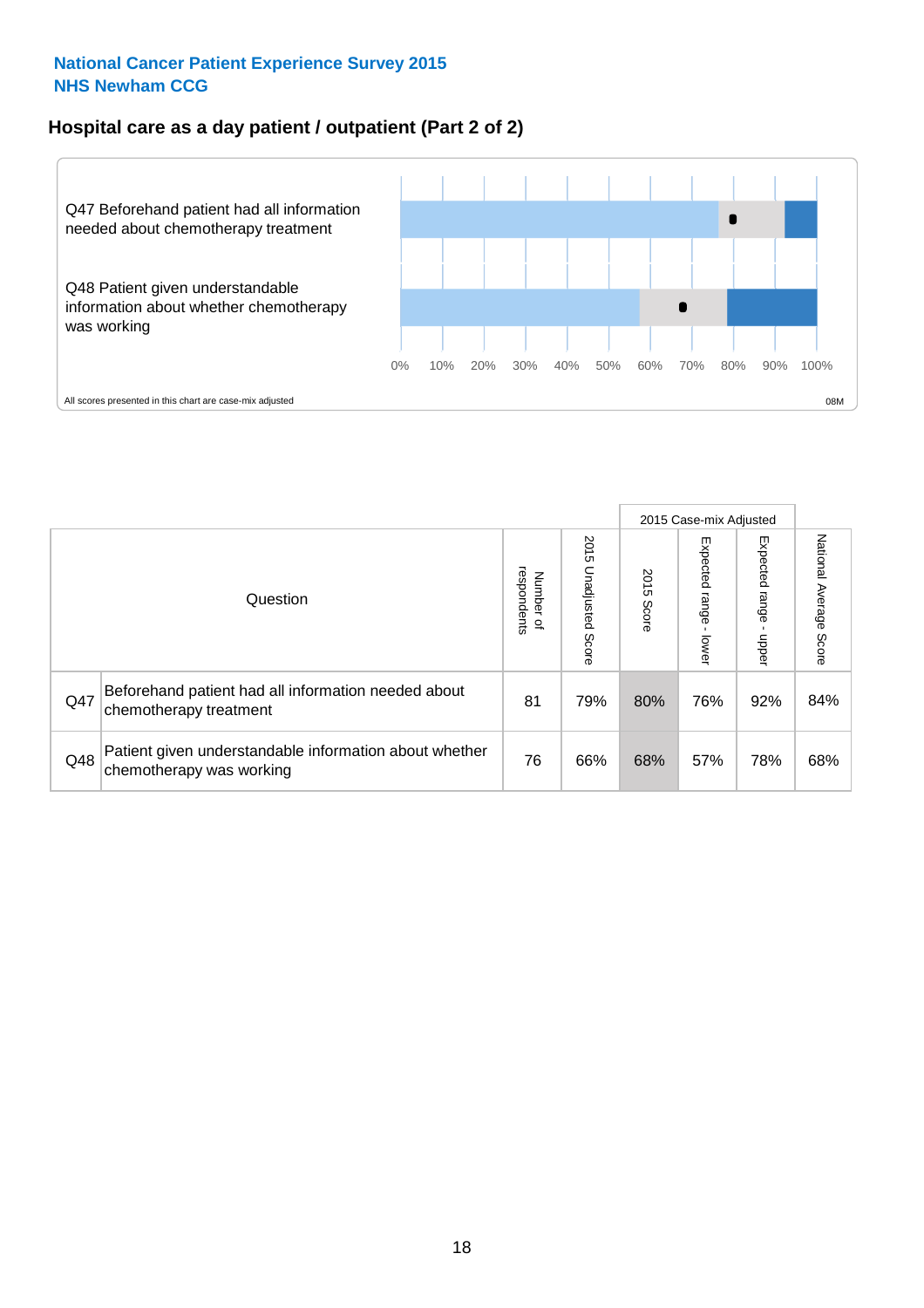#### **Home care and support**



2015 Case-mix Adjusted 2015 Unadjusted Score Expected range - upper National Average Score 2015 Unadjusted Score Expected range - lower National Average Score Expected range - lower Expected range - upper Number of<br>respondents 2015 Score respondents 2015 Score Number of Question Hospital staff gave family or someone close all the Q49 138 45% 47% 49% 66% information needed to help with care at home 58% Patient definitely given enough support from health or  $\frac{1050}{\sqrt{100}}$  social services during treatment  $\frac{104}{\sqrt{100}}$   $\frac{104}{\sqrt{100}}$   $\frac{26\%}{\sqrt{29\%}}$   $\frac{43\%}{\sqrt{100}}$  64%  $\frac{54\%}{\sqrt{100}}$ Patient definitely given enough support from health or Q51 social services after treatment<br>
Q51 social services after treatment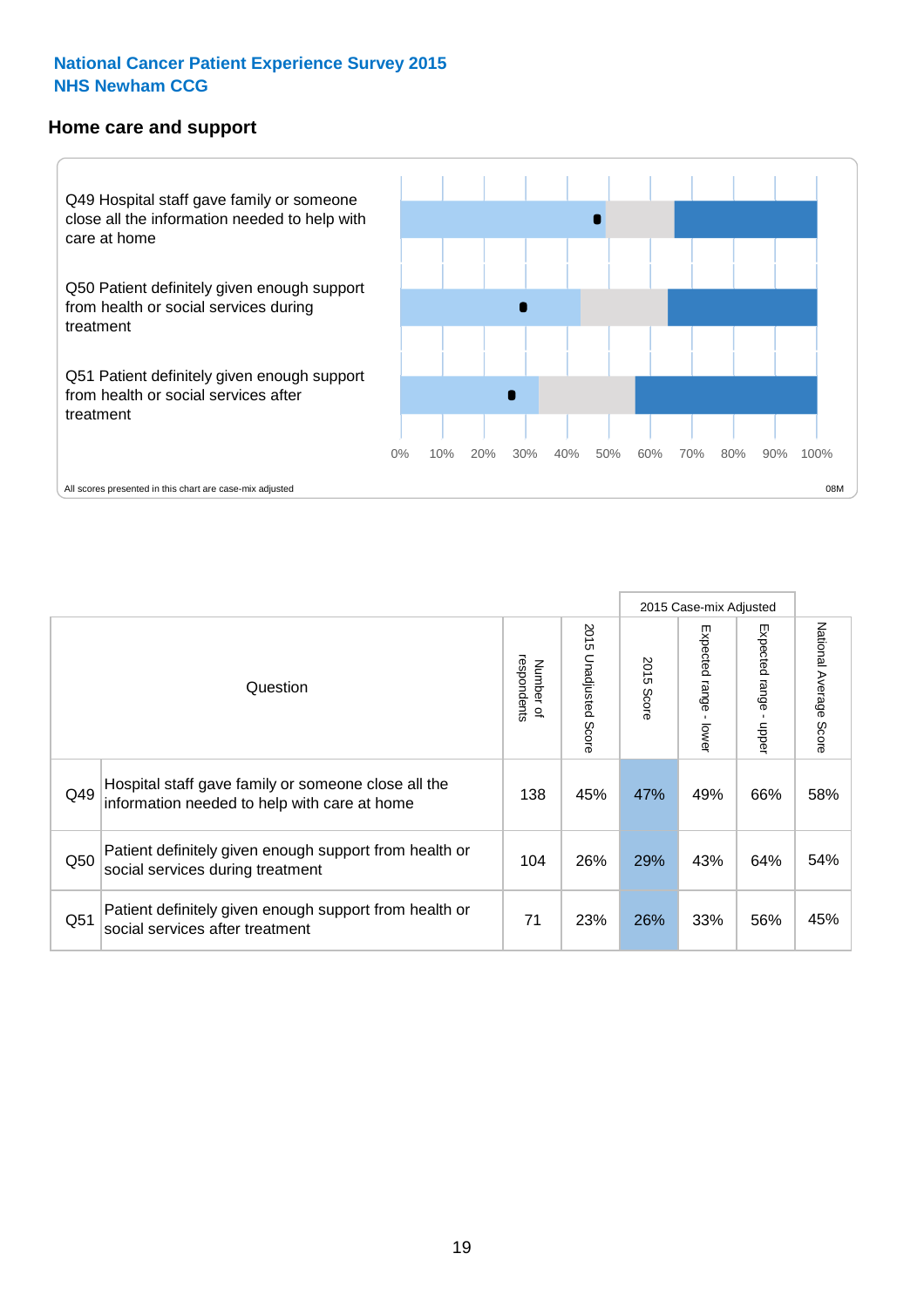#### **Care from your general practice**



|     |                                                                           |                                       |                             |               |                                    | 2015 Case-mix Adjusted     |                           |
|-----|---------------------------------------------------------------------------|---------------------------------------|-----------------------------|---------------|------------------------------------|----------------------------|---------------------------|
|     | Question                                                                  | respondents<br>Number<br>$\mathbf{Q}$ | 2015<br>Unadjusted<br>Score | 2015<br>Score | Expected<br><b>Irange</b><br>lower | Expected<br>range<br>doper | National Average<br>Score |
| Q52 | GP given enough information about patient's condition<br>and treatment    | 148                                   | 87%                         | 92%           | 92%                                | 99%                        | 95%                       |
| Q53 | Practice staff definitely did everything they could to<br>support patient | 124                                   | 46%                         | 50%           | 54%                                | 71%                        | 63%                       |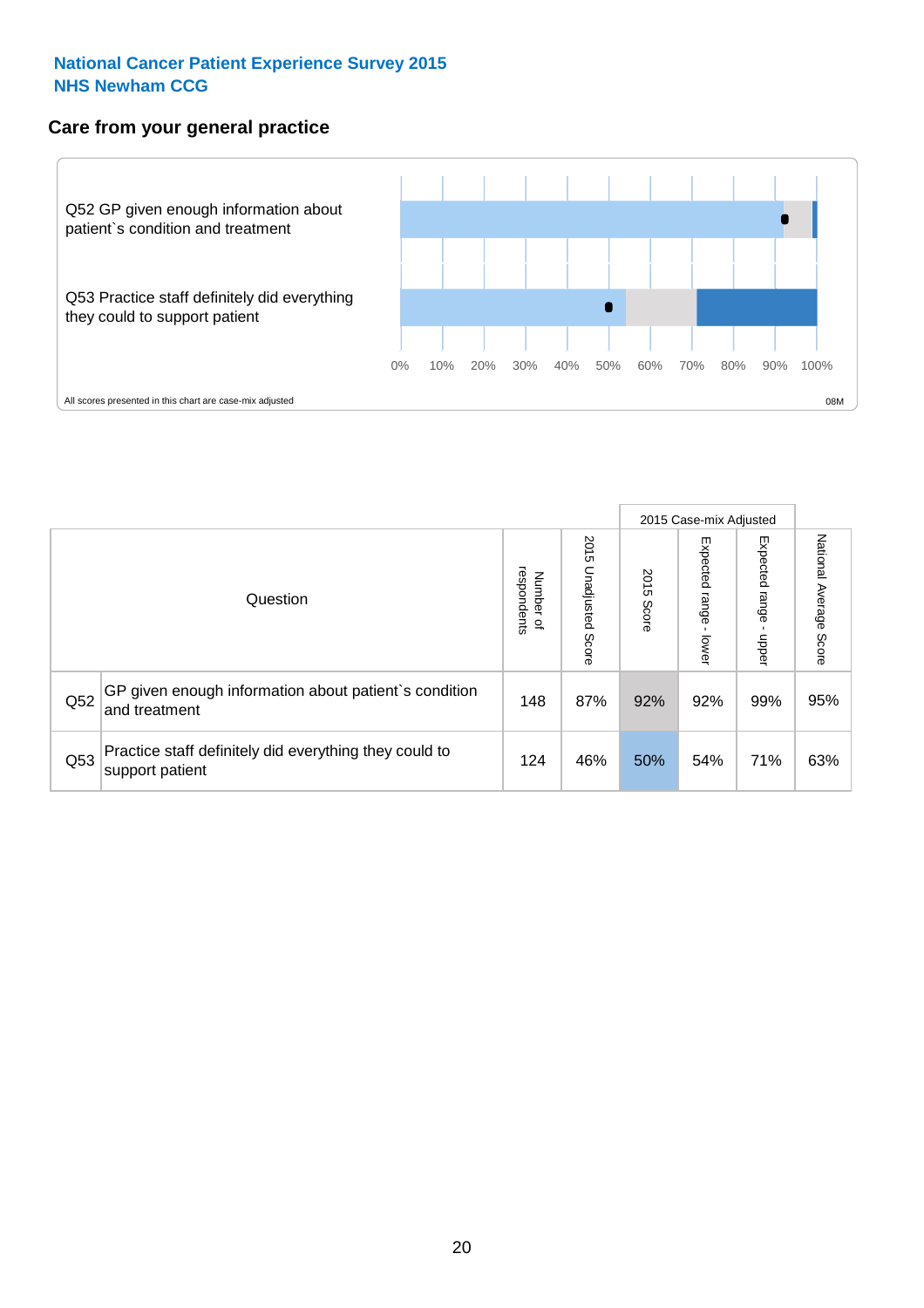# **Your overall NHS care (Part 1 of 2)**



|     |                                                                    |                          |                                 | 2015 Case-mix Adjusted |                                           |                           |                        |
|-----|--------------------------------------------------------------------|--------------------------|---------------------------------|------------------------|-------------------------------------------|---------------------------|------------------------|
|     | Question                                                           | respondents<br>Number of | 2015<br><b>Unadjusted Score</b> | 2015<br>Score          | Expected range<br>$\blacksquare$<br>lower | Expected range<br>- nbber | National Average Score |
| Q54 | Hospital and community staff always worked well together           | 161                      | 45%                             | 48%                    | 53%                                       | 69%                       | 61%                    |
| Q55 | Patient given a care plan                                          | 119                      | 30%                             | 26%                    | 24%                                       | 42%                       | 33%                    |
| Q56 | Overall the administration of the care was very good /<br>good     | 167                      | 89%                             | 89%                    | 84%                                       | 94%                       | 89%                    |
| Q57 | Length of time for attending clinics and appointments was<br>right | 164                      | 59%                             | 60%                    | 57%                                       | 75%                       | 66%                    |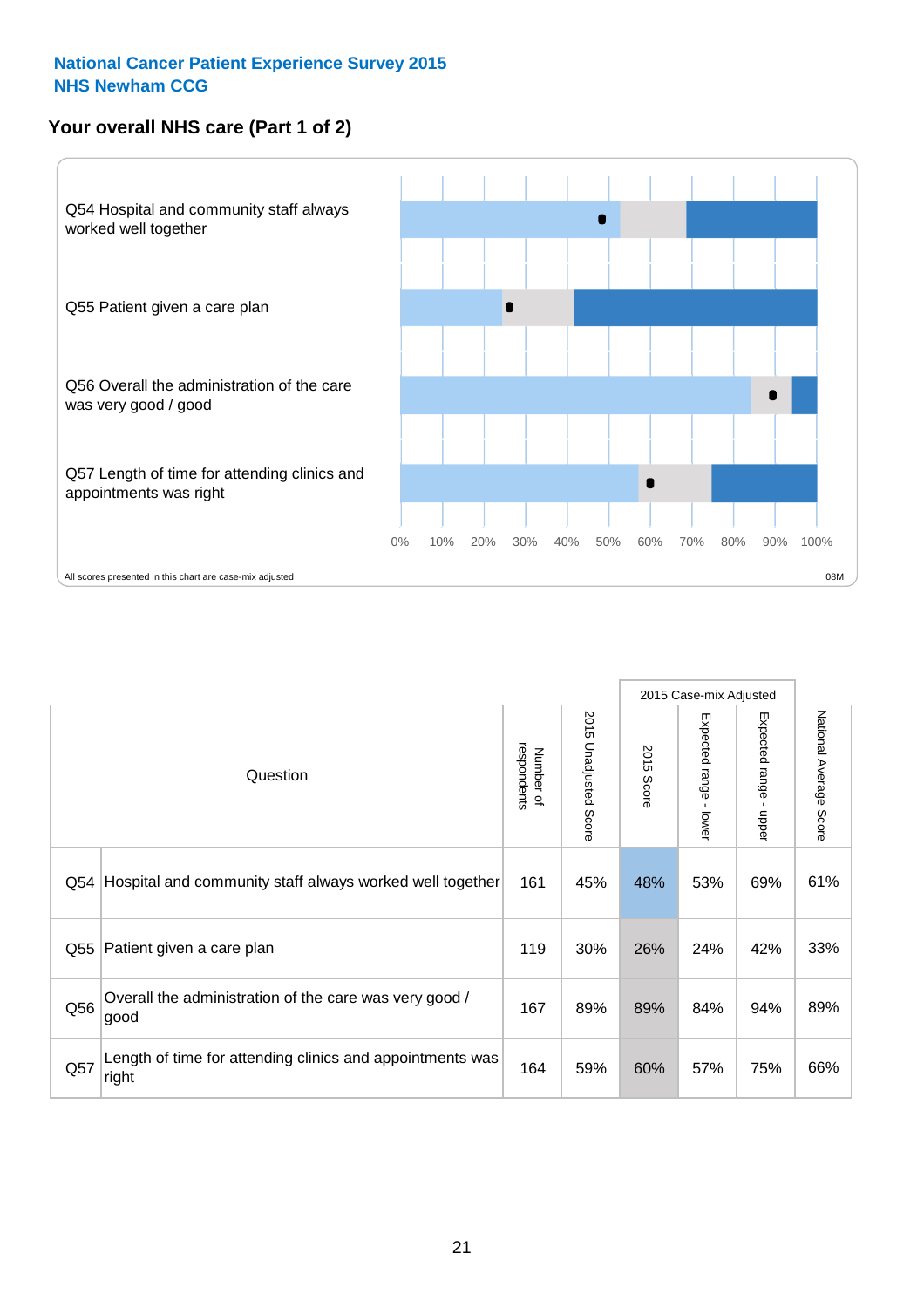# **Your overall NHS care (Part 2 of 2)**



|     |                                                       |                                         |                             |               |                            | 2015 Case-mix Adjusted     |                        |
|-----|-------------------------------------------------------|-----------------------------------------|-----------------------------|---------------|----------------------------|----------------------------|------------------------|
|     | Question                                              | respondents<br>Number<br>$\overline{a}$ | 2015<br>Jnadjusted<br>Score | 2015<br>Score | Expected<br>range<br>lower | Expected<br>range<br>doper | National Average Score |
| Q58 | Taking part in cancer research discussed with patient | 152                                     | 43%                         | 41%           | 19%                        | 37%                        | 28%                    |



|     |                                                                        |                                              |                             |               |                                                    | 2015 Case-mix Adjusted                                          |                              |
|-----|------------------------------------------------------------------------|----------------------------------------------|-----------------------------|---------------|----------------------------------------------------|-----------------------------------------------------------------|------------------------------|
|     | Question                                                               | respondents<br>Number<br>$\overline{\sigma}$ | 2015<br>Jnadjusted<br>Score | 2015<br>Score | OWer<br>limit<br>range<br>$\mathsf{a}$<br>expected | Upper<br>limit<br>range<br>$\overline{\mathcal{C}}$<br>expected | National<br>Average<br>Score |
| Q59 | Patient's average rating of care scored from very poor to<br>very good | 162                                          | 8.2                         | 8.4           | 8.5                                                | 8.9                                                             | 8.7                          |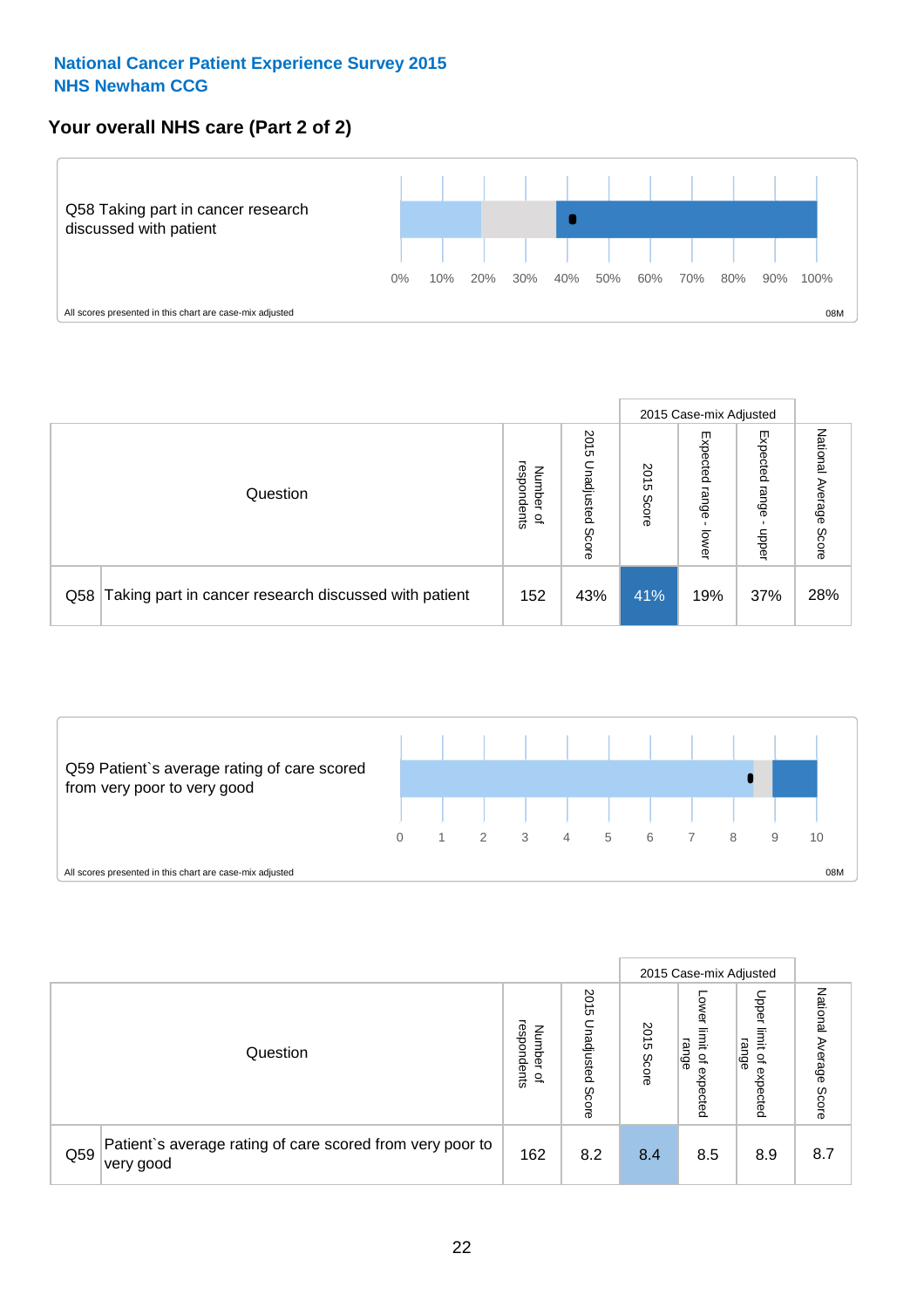# **Comparisons by tumour group for this CCG**

The following tables show the unadjusted CCG and the national percentage scores for each question broken down by tumour group. Where a cell in the table contains an asterisk this indicates that the number of patients in that group was below 21 and too small to display. Where a cell in the table contains "n.a." this indicates that there were no respondents for that tumour group.

# **Seeing your GP**

|                      | Q1. Saw GP once /<br>had to go to hospital | twice before being told | Q2. Patient thought<br>they were seen as<br>soon as necessary |                 |  |
|----------------------|--------------------------------------------|-------------------------|---------------------------------------------------------------|-----------------|--|
| <b>Cancer type</b>   | This CCG <sup>\$</sup>                     | <b>National</b>         | This CCG <sup>\$</sup>                                        | <b>National</b> |  |
| Brain / CNS          | n.a.                                       | 60%                     | $\star$                                                       | 77%             |  |
| <b>Breast</b>        | 88%                                        | 93%                     | 75%                                                           | 88%             |  |
| Colorectal / LGT     | $\star$                                    | 72%                     | $\star$                                                       | 80%             |  |
| Gynaecological       | $\star$                                    | 75%                     | $\star$                                                       | 78%             |  |
| Haematological       | $\star$                                    | 64%                     | 62%                                                           | 80%             |  |
| <b>Head and Neck</b> | $\star$                                    | 77%                     | $\star$                                                       | 79%             |  |
| Lung                 | $\star$                                    | 69%                     | $\star$                                                       | 83%             |  |
| Prostate             | $\star$                                    | 79%                     | $\star$                                                       | 85%             |  |
| Sarcoma              | n.a.                                       | 64%                     | $\star$                                                       | 69%             |  |
| <b>Skin</b>          | $\star$                                    | 91%                     | $\star$                                                       | 87%             |  |
| <b>Upper Gastro</b>  | $\star$                                    | 70%                     | $\star$                                                       | 78%             |  |
| Urological           | $\star$                                    | 81%                     | $\star$                                                       | 84%             |  |
| Other                | $\star$                                    | 70%                     | $\star$                                                       | 78%             |  |
| <b>All Cancers</b>   | 67%                                        | 76%                     | 70%                                                           | 82%             |  |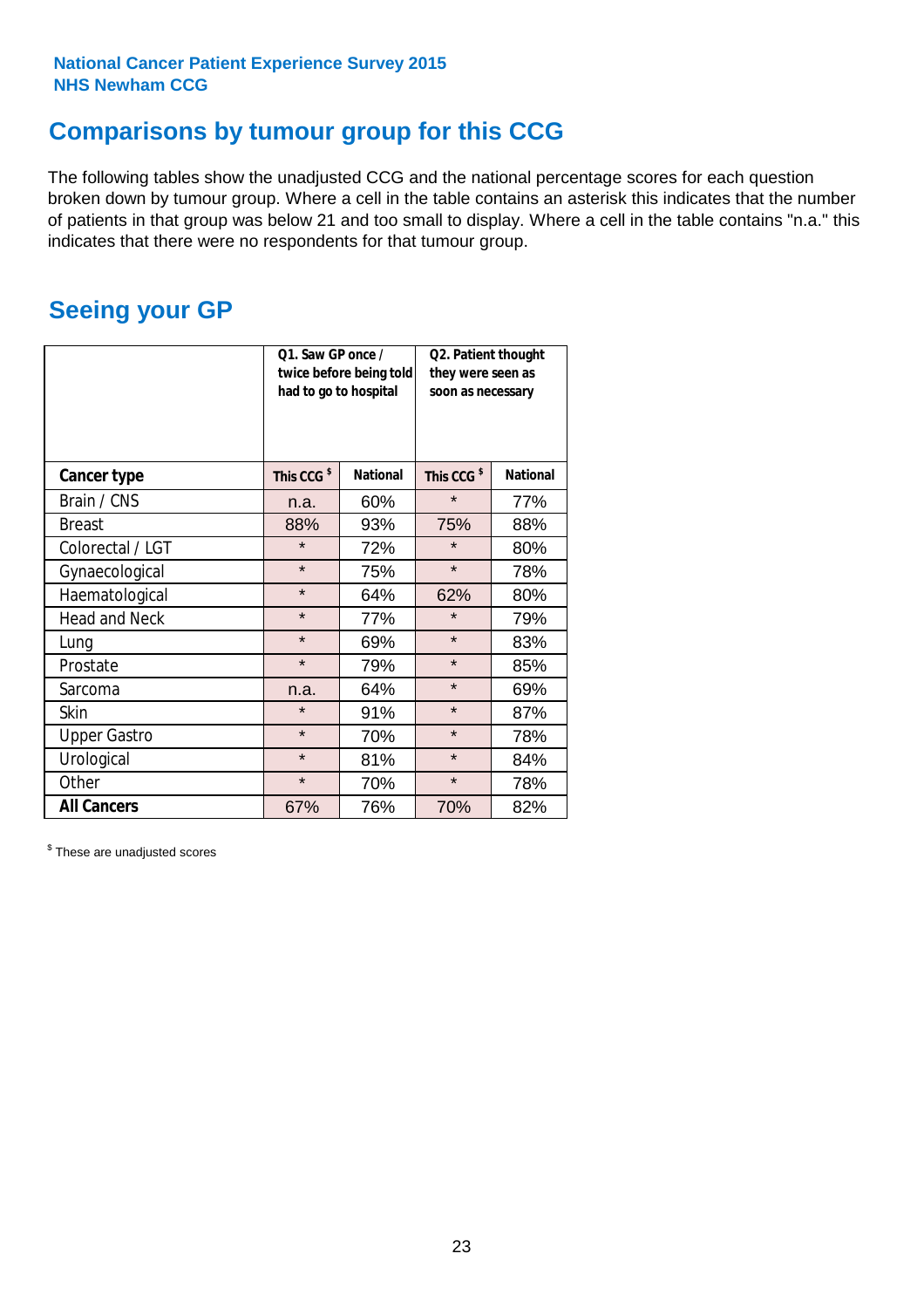# **Diagnostic tests**

|                      | be done was about<br>right | Q6. The length of time<br>waiting for the test to | Q7. Given complete<br>explanation of test<br>results in<br>understandable way |                 |  |  |
|----------------------|----------------------------|---------------------------------------------------|-------------------------------------------------------------------------------|-----------------|--|--|
| <b>Cancer type</b>   | This CCG <sup>\$</sup>     | <b>National</b>                                   | This CCG <sup>\$</sup>                                                        | <b>National</b> |  |  |
| Brain / CNS          | $\star$                    | 87%                                               | $\star$                                                                       | 69%             |  |  |
| <b>Breast</b>        | 94%                        | 90%                                               | 71%                                                                           | 82%             |  |  |
| Colorectal / LGT     | $\star$                    | 86%                                               | $\star$                                                                       | 81%             |  |  |
| Gynaecological       | $\star$                    | 84%                                               | $\star$                                                                       | 76%             |  |  |
| Haematological       | $\star$                    | 87%                                               | $\star$                                                                       | 76%             |  |  |
| <b>Head and Neck</b> | $\star$                    | 84%                                               | $\star$                                                                       | 77%             |  |  |
| Lung                 | $\star$                    | 87%                                               | $\star$                                                                       | 78%             |  |  |
| Prostate             | $\star$                    | 85%                                               | $\star$                                                                       | 79%             |  |  |
| Sarcoma              | $\star$                    | 81%                                               | $\star$                                                                       | 77%             |  |  |
| Skin                 | $\star$                    | 89%                                               | $\star$                                                                       | 85%             |  |  |
| <b>Upper Gastro</b>  | $\star$                    | 83%                                               | $\star$                                                                       | 77%             |  |  |
| Urological           | $\star$                    | 85%                                               | $\star$                                                                       | 78%             |  |  |
| Other                | $\star$                    | 85%                                               | $\star$                                                                       | 76%             |  |  |
| <b>All Cancers</b>   | 79%                        | 87%                                               | 69%                                                                           | 79%             |  |  |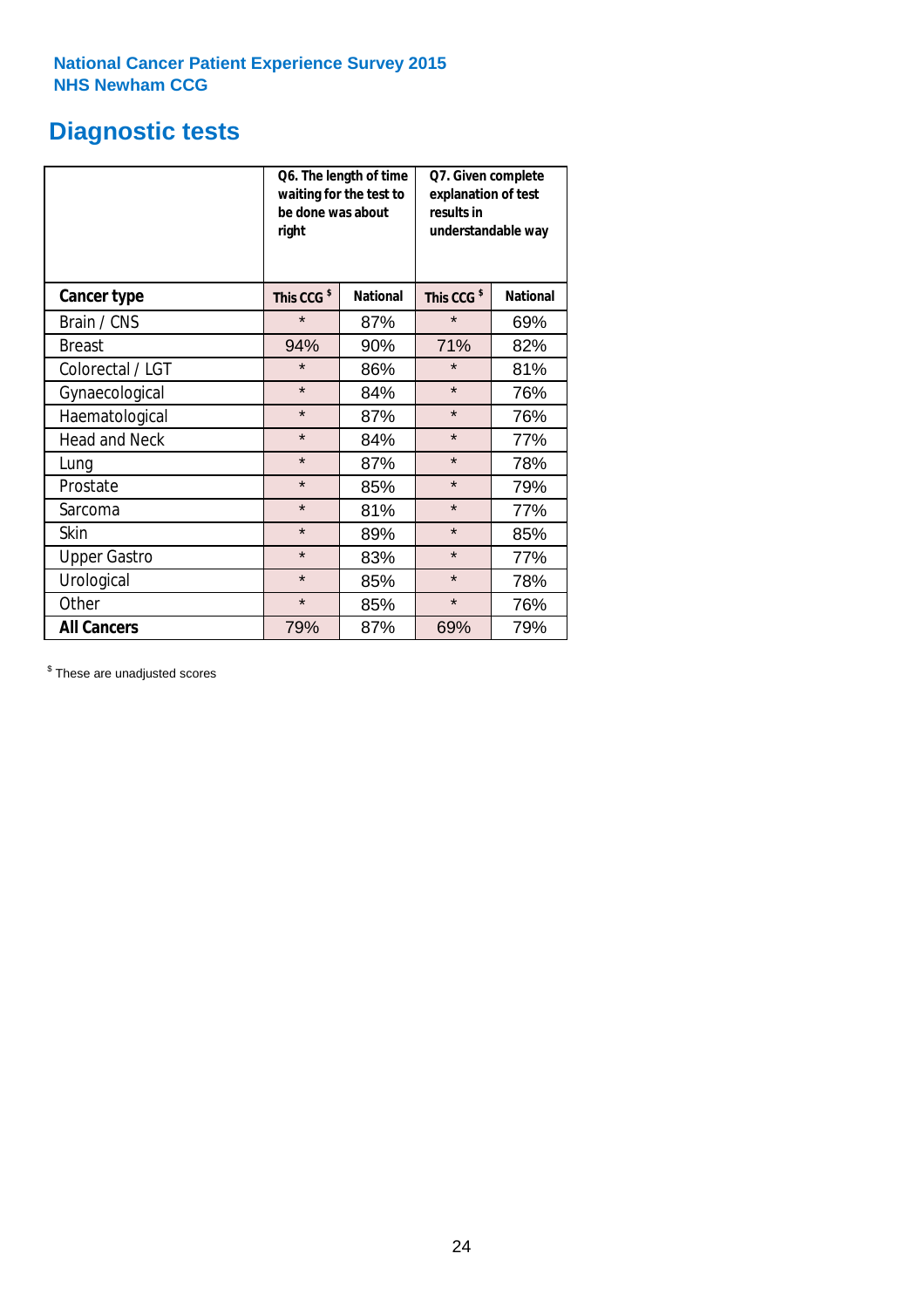# **Finding out what was wrong with you**

|                      | Q8. Patient told they<br>could bring a family<br>member or friend<br>when first told they<br>had cancer |                 | Q9. Patient felt they<br>were told sensitively<br>that they had cancer |                 | Q10. Patient<br>completely understood<br>the explanation of<br>what was wrong |                 | Q11. Patient given<br>easy to understand<br>written information<br>about the type of<br>cancer they had |                 |
|----------------------|---------------------------------------------------------------------------------------------------------|-----------------|------------------------------------------------------------------------|-----------------|-------------------------------------------------------------------------------|-----------------|---------------------------------------------------------------------------------------------------------|-----------------|
| Cancer type          | This CCG <sup>\$</sup>                                                                                  | <b>National</b> | This CCG <sup>\$</sup>                                                 | <b>National</b> | This CCG <sup>\$</sup>                                                        | <b>National</b> | This CCG <sup>\$</sup>                                                                                  | <b>National</b> |
| Brain / CNS          | $\star$                                                                                                 | 85%             | $\star$                                                                | 79%             | $\star$                                                                       | 60%             | n.a.                                                                                                    | 62%             |
| <b>Breast</b>        | 77%                                                                                                     | 83%             | 86%                                                                    | 88%             | 76%                                                                           | 78%             | 71%                                                                                                     | 76%             |
| Colorectal / LGT     | $\star$                                                                                                 | 83%             | $\star$                                                                | 85%             | $\star$                                                                       | 79%             | $\star$                                                                                                 | 71%             |
| Gynaecological       | $\star$                                                                                                 | 75%             | $\star$                                                                | 83%             | $\star$                                                                       | 73%             | $\star$                                                                                                 | 69%             |
| Haematological       | $\star$                                                                                                 | 75%             | 67%                                                                    | 83%             | 43%                                                                           | 60%             | $\star$                                                                                                 | 74%             |
| <b>Head and Neck</b> | $\star$                                                                                                 | 73%             | $\star$                                                                | 85%             | $\star$                                                                       | 75%             | $\star$                                                                                                 | 61%             |
| Lung                 | $\star$                                                                                                 | 80%             | $\star$                                                                | 83%             | $\star$                                                                       | 75%             | $\star$                                                                                                 | 66%             |
| Prostate             | $\star$                                                                                                 | 80%             | $\star$                                                                | 84%             | $\star$                                                                       | 78%             | $\star$                                                                                                 | 80%             |
| Sarcoma              | $\star$                                                                                                 | 77%             | $\star$                                                                | 82%             | $\star$                                                                       | 63%             | $\star$                                                                                                 | 61%             |
| Skin                 | $\star$                                                                                                 | 71%             | $\star$                                                                | 90%             | $\star$                                                                       | 83%             | $\star$                                                                                                 | 84%             |
| <b>Upper Gastro</b>  | $\star$                                                                                                 | 79%             | $\star$                                                                | 79%             | $\star$                                                                       | 72%             | $\star$                                                                                                 | 64%             |
| Urological           | $\star$                                                                                                 | 74%             | $\star$                                                                | 82%             | $\star$                                                                       | 76%             | $\star$                                                                                                 | 71%             |
| Other                | $\star$                                                                                                 | 77%             | $\star$                                                                | 82%             | $\star$                                                                       | 72%             | $\star$                                                                                                 | 61%             |
| <b>All Cancers</b>   | 81%                                                                                                     | 79%             | 79%                                                                    | 84%             | 69%                                                                           | 73%             | 61%                                                                                                     | 72%             |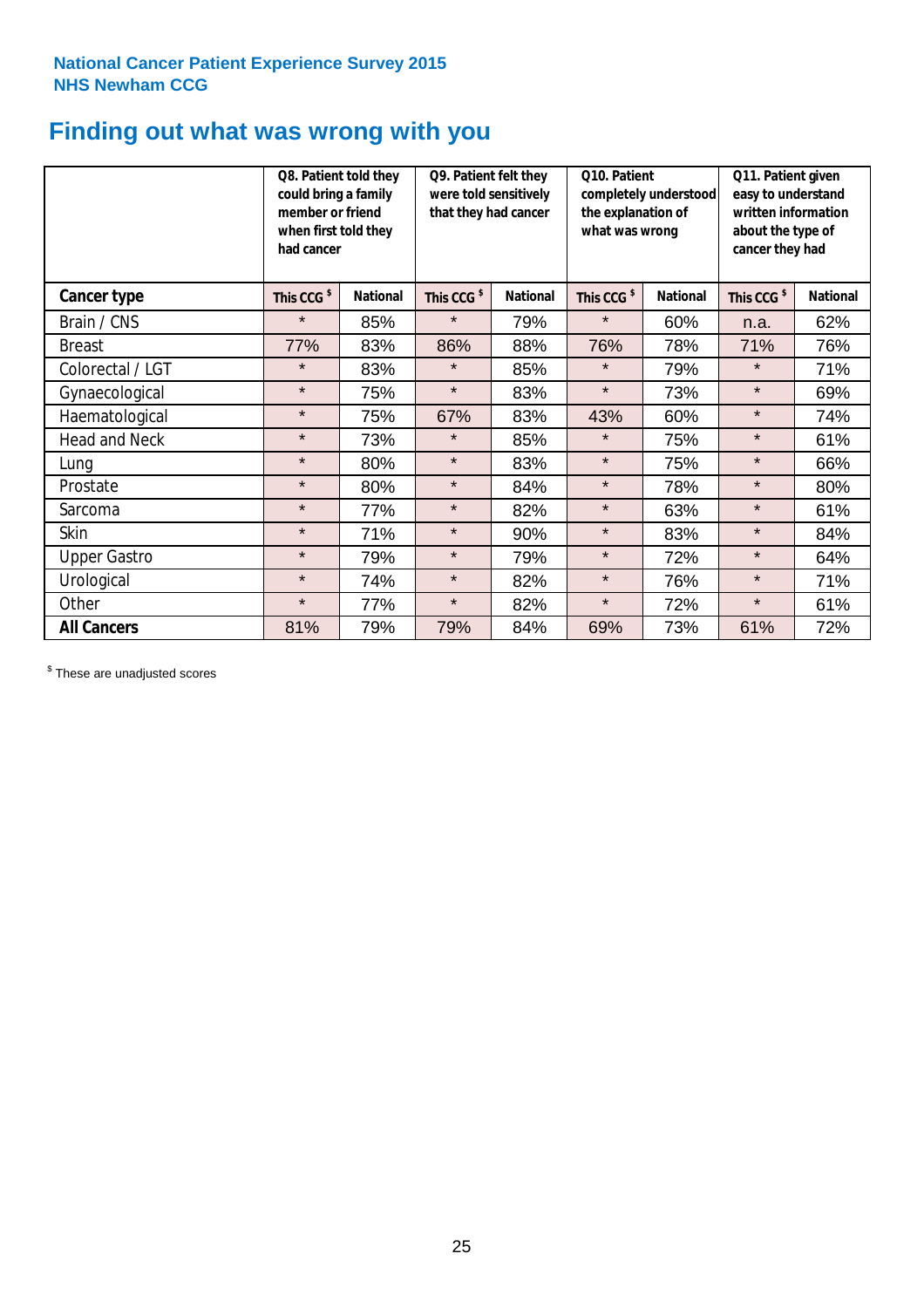# **Deciding the best treatment for you**

|                      | treatment options<br>were completely<br>explained | Q12. Patient felt that | Q13. Possible side<br>understandable way | effects explained in an | Q14. Patient given<br>practical advice and<br>support in dealing with<br>side effects of<br>treatment |                 |  |
|----------------------|---------------------------------------------------|------------------------|------------------------------------------|-------------------------|-------------------------------------------------------------------------------------------------------|-----------------|--|
| Cancer type          | This CCG <sup>\$</sup>                            | <b>National</b>        | This CCG <sup>\$</sup>                   | <b>National</b>         | This CCG <sup>\$</sup>                                                                                | <b>National</b> |  |
| Brain / CNS          | $\star$                                           | 80%                    | $\star$                                  | 71%                     | $\star$                                                                                               | 62%             |  |
| <b>Breast</b>        | 76%                                               | 84%                    | 74%                                      | 76%                     | 67%                                                                                                   | 69%             |  |
| Colorectal / LGT     | $\star$                                           | 85%                    | $\star$                                  | 75%                     | $\star$                                                                                               | 68%             |  |
| Gynaecological       | $\star$                                           | 84%                    | $\star$                                  | 76%                     | $\star$                                                                                               | 68%             |  |
| Haematological       | $\star$                                           | 81%                    | $\star$                                  | 69%                     | $\star$                                                                                               | 65%             |  |
| <b>Head and Neck</b> | $\star$                                           | 85%                    | $\star$                                  | 72%                     | $\star$                                                                                               | 67%             |  |
| Lung                 | $\star$                                           | 84%                    | $\star$                                  | 74%                     | $\star$                                                                                               | 69%             |  |
| Prostate             | $\star$                                           | 80%                    | $\star$                                  | 71%                     | $\star$                                                                                               | 61%             |  |
| Sarcoma              | $\star$                                           | 82%                    | $\star$                                  | 75%                     | $\star$                                                                                               | 66%             |  |
| Skin                 | n.a.                                              | 88%                    | n.a.                                     | 75%                     | $\star$                                                                                               | 74%             |  |
| <b>Upper Gastro</b>  | $\star$                                           | 83%                    | $\star$                                  | 72%                     | $\star$                                                                                               | 66%             |  |
| Urological           | $\star$                                           | 80%                    | $\star$                                  | 69%                     | $\star$                                                                                               | 61%             |  |
| Other                | $\star$                                           | 80%                    | $\star$                                  | 72%                     | $\star$                                                                                               | 64%             |  |
| <b>All Cancers</b>   | 80%                                               | 83%                    | 69%                                      | 73%                     | 63%                                                                                                   | 66%             |  |

|                      | in the future          | Q15. Patient definitely<br>told about side effects<br>that could affect them | Q16. Patient definitely<br>involved in decisions<br>about care and<br>treatment |                 |  |
|----------------------|------------------------|------------------------------------------------------------------------------|---------------------------------------------------------------------------------|-----------------|--|
| <b>Cancer type</b>   | This CCG <sup>\$</sup> | <b>National</b>                                                              | This CCG <sup>\$</sup>                                                          | <b>National</b> |  |
| Brain / CNS          | $\star$                | 56%                                                                          | $\star$                                                                         | 74%             |  |
| <b>Breast</b>        | 53%                    | 55%                                                                          | 69%                                                                             | 79%             |  |
| Colorectal / LGT     | $\star$                | 56%                                                                          | $\star$                                                                         | 79%             |  |
| Gynaecological       | $\star$<br>54%         |                                                                              | $\star$                                                                         | 76%             |  |
| Haematological       | $\star$<br>50%         |                                                                              | 52%                                                                             | 77%             |  |
| <b>Head and Neck</b> | $\star$                | 58%                                                                          | $\star$                                                                         | 76%             |  |
| Lung                 | $\star$                | 54%                                                                          | $\star$                                                                         | 78%             |  |
| Prostate             | $\star$                | 63%                                                                          | $\star$                                                                         | 79%             |  |
| Sarcoma              | $\star$                | 54%                                                                          | $\star$                                                                         | 77%             |  |
| Skin                 | n.a.                   | 66%                                                                          | $\star$                                                                         | 86%             |  |
| <b>Upper Gastro</b>  | $\star$                | 53%                                                                          | $\star$                                                                         | 77%             |  |
| Urological           | $\star$                | 52%                                                                          | $\star$                                                                         | 75%             |  |
| Other                | $\star$                | 51%                                                                          | $\star$                                                                         | 75%             |  |
| <b>All Cancers</b>   | 52%                    | 54%                                                                          | 71%                                                                             | 78%             |  |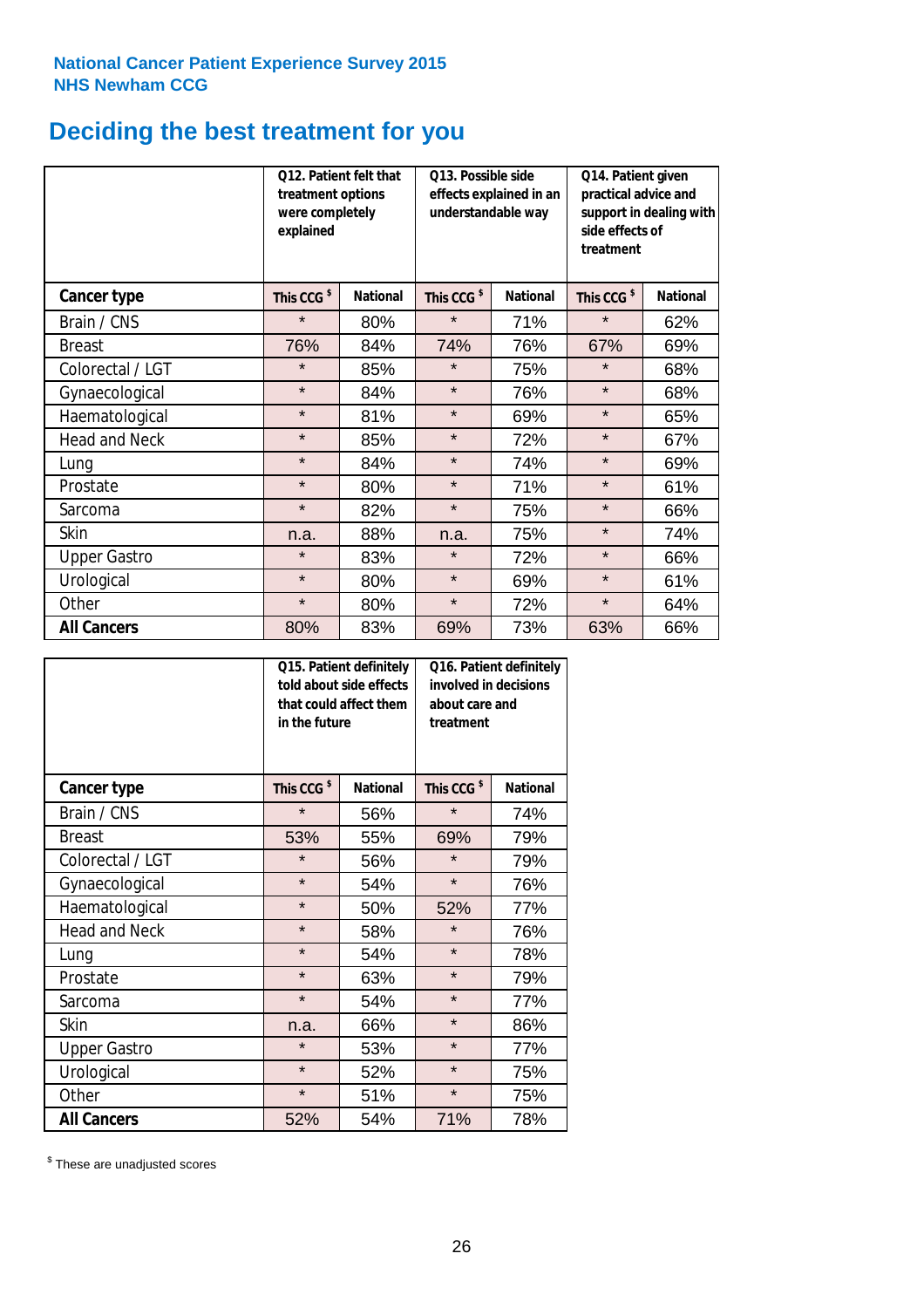# **Clinical Nurse Specialist**

|                      | would support them<br>through their<br>treatment | Q17. Patient given the<br>name of the CNS who | Q18. Patient found it<br>easy to contact their<br><b>CNS</b> |                 | <b>Q19. Get</b><br>understandable<br>answers to important<br>questions all or most<br>of the time |                 |  |
|----------------------|--------------------------------------------------|-----------------------------------------------|--------------------------------------------------------------|-----------------|---------------------------------------------------------------------------------------------------|-----------------|--|
| <b>Cancer type</b>   | This CCG <sup>\$</sup>                           | <b>National</b>                               | This CCG <sup>\$</sup>                                       | <b>National</b> | This CCG <sup>\$</sup>                                                                            | <b>National</b> |  |
| Brain / CNS          | $\star$                                          | 95%                                           | $\star$                                                      | 84%             | $\star$                                                                                           | 85%             |  |
| <b>Breast</b>        | 97%                                              | 94%                                           | 88%                                                          | 85%             | 77%                                                                                               | 88%             |  |
| Colorectal / LGT     | $\star$                                          | 91%                                           | $\star$                                                      | 88%             | $\star$                                                                                           | 90%             |  |
| Gynaecological       | $\star$                                          | 93%                                           | $\star$                                                      | 86%             | $\star$                                                                                           | 87%             |  |
| Haematological       | 90%                                              | 89%                                           | $\star$                                                      | 89%             | $\star$                                                                                           | 90%             |  |
| <b>Head and Neck</b> | $\star$                                          | 88%                                           | $\star$                                                      | 86%             | $\star$                                                                                           | 88%             |  |
| Lung                 | $\star$                                          | 93%                                           | $\star$                                                      | 89%             | $\star$                                                                                           | 89%             |  |
| Prostate             | $\star$                                          | 89%                                           | $\star$                                                      | 83%             | $\star$                                                                                           | 88%             |  |
| Sarcoma              | $\star$                                          | 87%                                           | $\star$                                                      | 86%             | $\star$                                                                                           | 88%             |  |
| Skin                 | $\star$                                          | 88%                                           | $\star$                                                      | 90%             | $\star$                                                                                           | 92%             |  |
| <b>Upper Gastro</b>  | $\star$                                          | 92%                                           | $\star$                                                      | 87%             | $\star$                                                                                           | 88%             |  |
| Urological           | $\star$                                          | 80%                                           | $\star$                                                      | 85%             | $\star$                                                                                           | 88%             |  |
| Other                | $\star$                                          | 86%                                           | $\star$                                                      | 86%             | $\star$                                                                                           | 87%             |  |
| <b>All Cancers</b>   | 87%                                              | 90%                                           | 88%                                                          | 87%             | 80%                                                                                               | 88%             |  |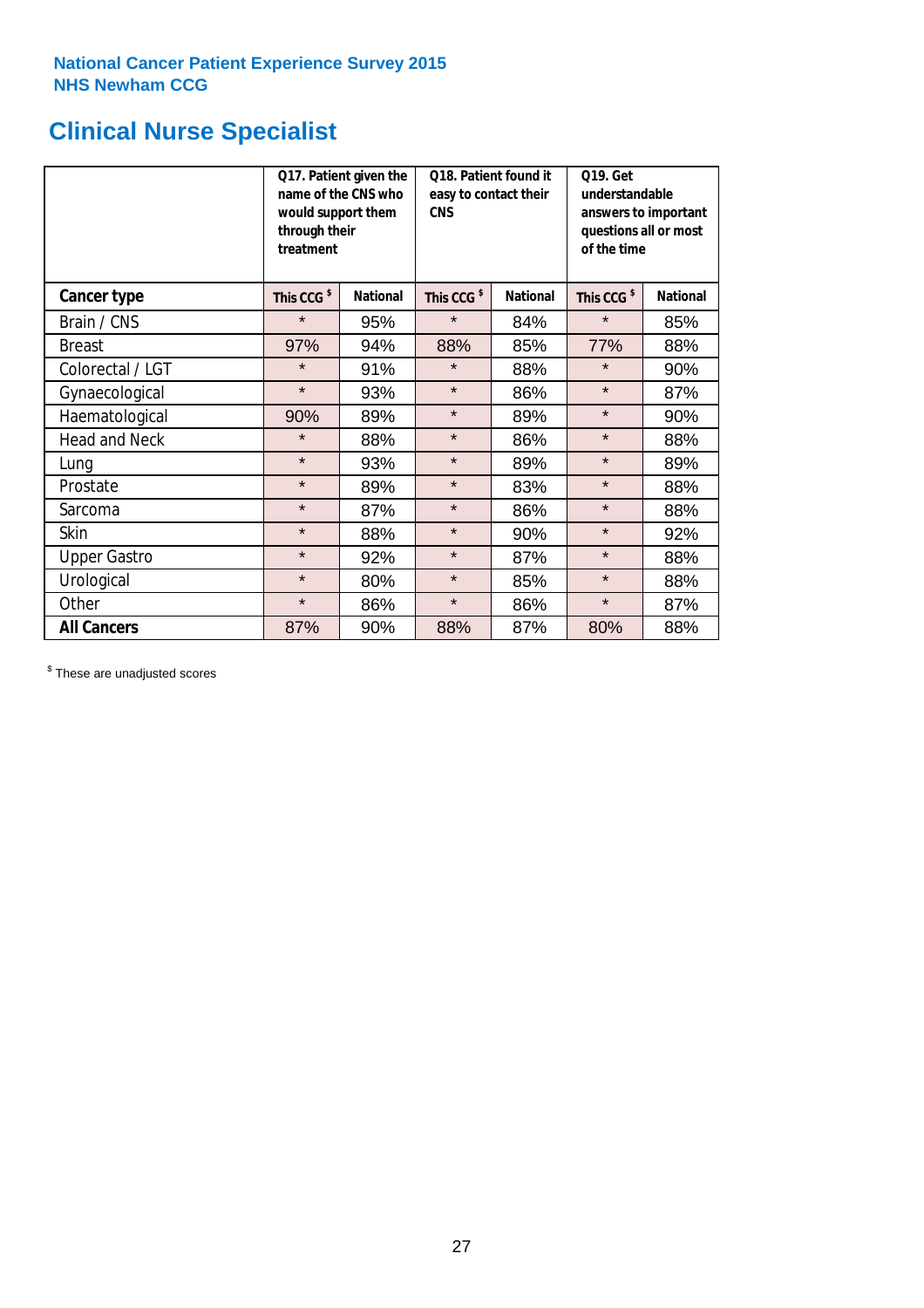# **Support for people with cancer**

|                      |                        | Q20. Hospital staff<br>gave information<br>about support groups |                        | Q21. Hospital staff<br>gave information<br>about impact cancer<br>could have on day to<br>day activities |                        | Q22. Hospital staff<br>gave information on<br>getting financial help |                        | Q23. Hospital staff told<br>patient they could get<br>free prescriptions |  |
|----------------------|------------------------|-----------------------------------------------------------------|------------------------|----------------------------------------------------------------------------------------------------------|------------------------|----------------------------------------------------------------------|------------------------|--------------------------------------------------------------------------|--|
| Cancer type          | This CCG <sup>\$</sup> | <b>National</b>                                                 | This CCG <sup>\$</sup> | <b>National</b>                                                                                          | This CCG <sup>\$</sup> | <b>National</b>                                                      | This CCG <sup>\$</sup> | <b>National</b>                                                          |  |
| Brain / CNS          | $\star$                | 85%                                                             | $\star$                | 80%                                                                                                      | $\star$                | 72%                                                                  | $\star$                | 79%                                                                      |  |
| <b>Breast</b>        | 73%                    | 88%                                                             | 78%                    | 85%                                                                                                      | 61%                    | 60%                                                                  | 88%                    | 80%                                                                      |  |
| Colorectal / LGT     | $\star$                | 82%                                                             | $\star$                | 82%                                                                                                      | $\star$                | 52%                                                                  | $\star$                | 83%                                                                      |  |
| Gynaecological       | $\star$                | 83%                                                             | $\star$                | 81%                                                                                                      | $\star$                | 58%                                                                  | $\star$                | 76%                                                                      |  |
| Haematological       | $\star$                | 82%                                                             | $\star$                | 82%                                                                                                      | $\star$                | 56%                                                                  | $\star$                | 86%                                                                      |  |
| <b>Head and Neck</b> | $\star$                | 83%                                                             | $\star$                | 80%                                                                                                      | $\star$                | 55%                                                                  | $\star$                | 80%                                                                      |  |
| Lung                 | $\star$                | 82%                                                             | $\star$                | 80%                                                                                                      | $\star$                | 68%                                                                  | $\star$                | 85%                                                                      |  |
| Prostate             | $\star$                | 85%                                                             | $\star$                | 81%                                                                                                      | $\star$                | 41%                                                                  | $\star$                | 76%                                                                      |  |
| Sarcoma              | $\star$                | 82%                                                             | $\star$                | 80%                                                                                                      | $\star$                | 57%                                                                  | n.a.                   | 75%                                                                      |  |
| Skin                 | n.a.                   | 85%                                                             | n.a.                   | 85%                                                                                                      | n.a.                   | 51%                                                                  | $\star$                | 65%                                                                      |  |
| <b>Upper Gastro</b>  | $\star$                | 82%                                                             | $\star$                | 78%                                                                                                      | $\star$                | 57%                                                                  | $\star$                | 83%                                                                      |  |
| Urological           | $\star$                | 71%                                                             | $\star$                | 70%                                                                                                      | $\star$                | 33%                                                                  | $\star$                | 69%                                                                      |  |
| Other                | $\star$                | 80%                                                             | $\star$                | 77%                                                                                                      | $\star$                | 53%                                                                  | $\star$                | 79%                                                                      |  |
| <b>All Cancers</b>   | 73%                    | 83%                                                             | 76%                    | 81%                                                                                                      | 47%                    | 55%                                                                  | 81%                    | 80%                                                                      |  |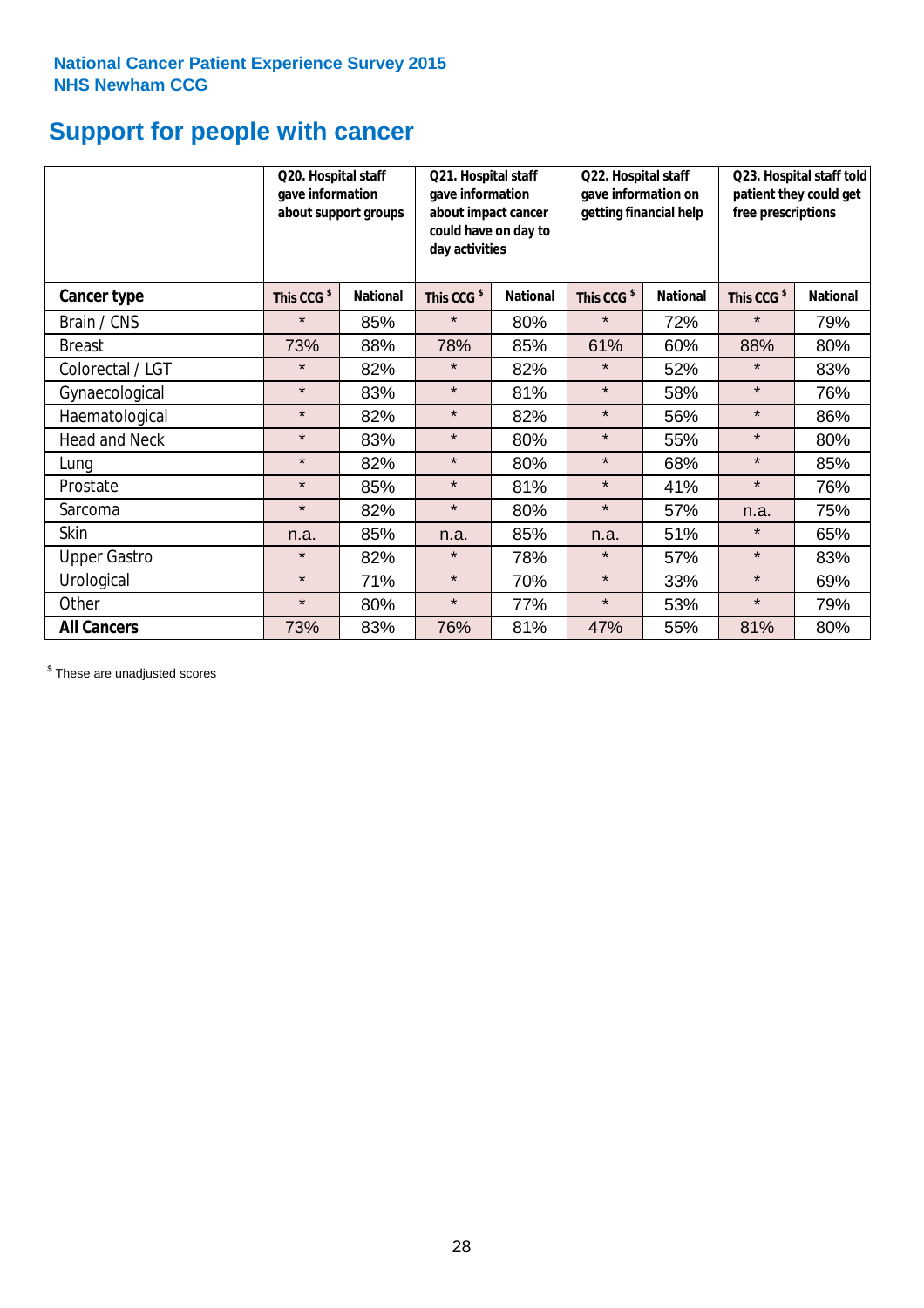# **Operations**

|                      | Q26. Staff explained<br>how operation had<br>gone in<br>understandable way |                 |  |  |  |
|----------------------|----------------------------------------------------------------------------|-----------------|--|--|--|
| <b>Cancer type</b>   | This CCG <sup>\$</sup>                                                     | <b>National</b> |  |  |  |
| Brain / CNS          | $\star$                                                                    | 75%             |  |  |  |
| <b>Breast</b>        | 63%                                                                        | 77%             |  |  |  |
| Colorectal / LGT     | $\star$                                                                    | 81%             |  |  |  |
| Gynaecological       | $\star$                                                                    | 79%             |  |  |  |
| Haematological       | $\star$                                                                    | 75%             |  |  |  |
| <b>Head and Neck</b> | $\star$                                                                    | 77%             |  |  |  |
| Lung                 | $\star$                                                                    | 76%             |  |  |  |
| Prostate             | $\star$                                                                    | 76%             |  |  |  |
| Sarcoma              | n.a.                                                                       | 80%             |  |  |  |
| Skin                 | $\star$                                                                    | 84%             |  |  |  |
| <b>Upper Gastro</b>  | $\star$                                                                    | 81%             |  |  |  |
| Urological           | $\star$                                                                    | 74%             |  |  |  |
| Other                | $\star$                                                                    | 78%             |  |  |  |
| <b>All Cancers</b>   | 69%                                                                        | 78%             |  |  |  |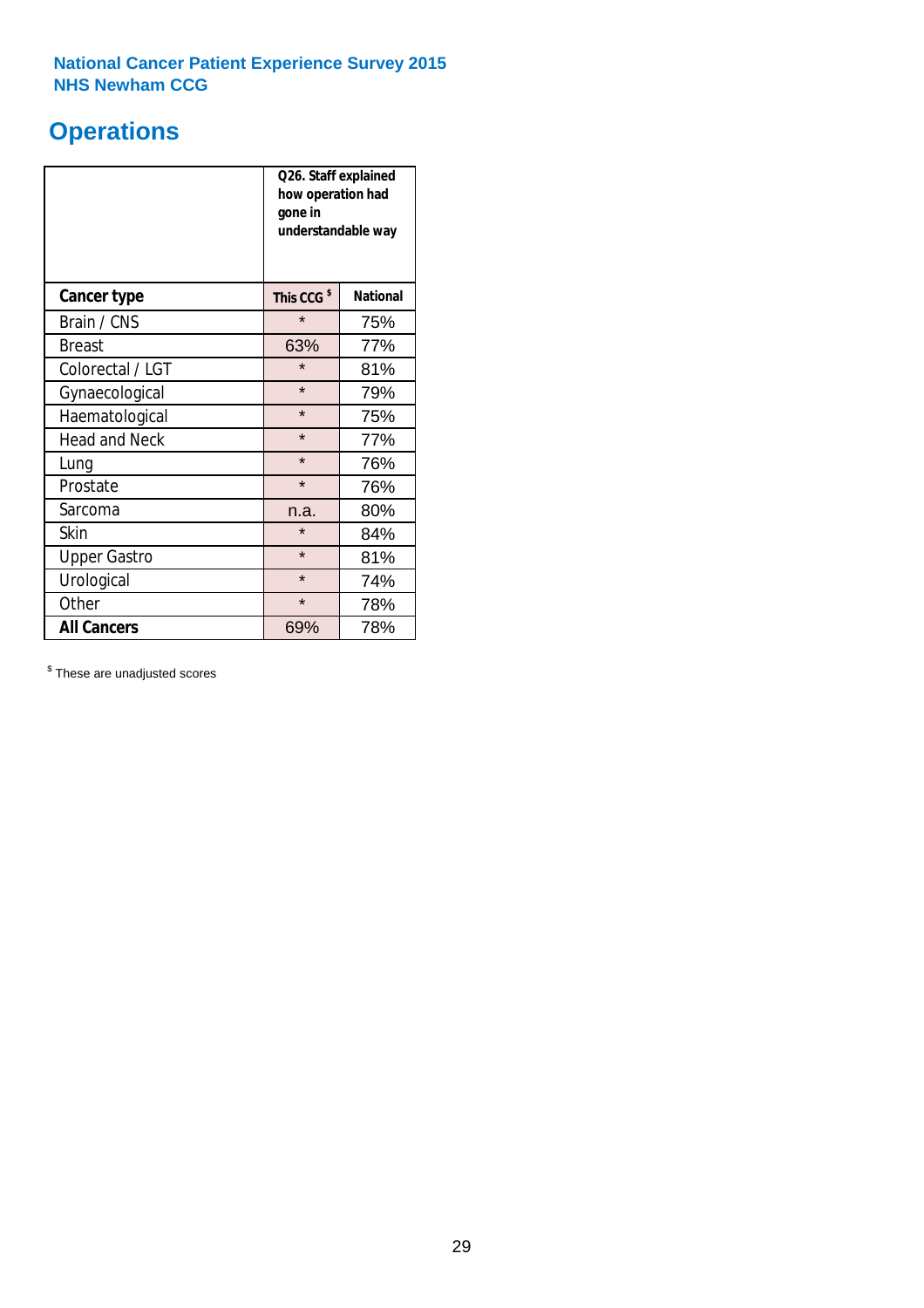# **Hospital care as an inpatient (Part 1 of 2)**

|                      |                        | Q28. Groups of doctors<br>or nurses did not talk<br>in front of patient as if<br>they were not there |                        | Q29. Patient had<br>confidence and trust in<br>all doctors treating<br>them |                        | Q30. Patient's family<br>or someone close<br>definitely had<br>opportunity to talk to<br>doctor |                        | Q31. Patient had<br>confidence and trust in I<br>all ward nurses |  |
|----------------------|------------------------|------------------------------------------------------------------------------------------------------|------------------------|-----------------------------------------------------------------------------|------------------------|-------------------------------------------------------------------------------------------------|------------------------|------------------------------------------------------------------|--|
| Cancer type          | This CCG <sup>\$</sup> | <b>National</b>                                                                                      | This CCG <sup>\$</sup> | <b>National</b>                                                             | This CCG <sup>\$</sup> | <b>National</b>                                                                                 | This CCG <sup>\$</sup> | <b>National</b>                                                  |  |
| Brain / CNS          | n.a.                   | 68%                                                                                                  | n.a.                   | 78%                                                                         | n.a.                   | 65%                                                                                             | n.a.                   | 67%                                                              |  |
| <b>Breast</b>        | $\star$                | 89%                                                                                                  | $\star$                | 86%                                                                         | $\star$                | 73%                                                                                             | $\star$                | 74%                                                              |  |
| Colorectal / LGT     | $\star$                | 75%                                                                                                  | $\star$                | 85%                                                                         | $\star$                | 72%                                                                                             | $\star$                | 68%                                                              |  |
| Gynaecological       | $\star$                | 84%                                                                                                  | $\star$                | 86%                                                                         | $\star$                | 71%                                                                                             | $\star$                | 69%                                                              |  |
| Haematological       | $\star$                | 80%                                                                                                  | $\star$                | 81%                                                                         | $\star$                | 75%                                                                                             | $\star$                | 73%                                                              |  |
| <b>Head and Neck</b> | $\star$                | 79%                                                                                                  | $\star$                | 85%                                                                         | $\star$                | 73%                                                                                             | $\star$                | 72%                                                              |  |
| Lung                 | $\star$                | 75%                                                                                                  | $\star$                | 82%                                                                         | $\star$                | 71%                                                                                             | $\star$                | 73%                                                              |  |
| Prostate             | $\star$                | 84%                                                                                                  | $\star$                | 87%                                                                         | $\star$                | 72%                                                                                             | $\star$                | 75%                                                              |  |
| Sarcoma              | n.a.                   | 82%                                                                                                  | n.a.                   | 85%                                                                         | n.a.                   | 75%                                                                                             | n.a.                   | 70%                                                              |  |
| Skin                 | n.a.                   | 85%                                                                                                  | n.a.                   | 90%                                                                         | n.a.                   | 79%                                                                                             | n.a.                   | 84%                                                              |  |
| <b>Upper Gastro</b>  | $\star$                | 75%                                                                                                  | $\star$                | 83%                                                                         | $\star$                | 72%                                                                                             | $\star$                | 70%                                                              |  |
| Urological           | $\star$                | 80%                                                                                                  | $\star$                | 84%                                                                         | $\star$                | 67%                                                                                             | $\star$                | 75%                                                              |  |
| Other                | $\star$                | 79%                                                                                                  | $\star$                | 79%                                                                         | $\star$                | 70%                                                                                             | $\star$                | 69%                                                              |  |
| <b>All Cancers</b>   | 70%                    | 81%                                                                                                  | 77%                    | 84%                                                                         | 68%                    | 72%                                                                                             | 60%                    | 72%                                                              |  |

|                      | Q32. Always / nearly<br>on duty | always enough nurses | Q33. All staff asked<br>patient what name<br>they preferred to be<br>called by |                 | Q34. Always given<br>enough privacy when<br>discussing condition or<br>treatment |                 | Q35. Patient was able<br>to discuss worries or<br>fears with staff during<br>visit |                 |
|----------------------|---------------------------------|----------------------|--------------------------------------------------------------------------------|-----------------|----------------------------------------------------------------------------------|-----------------|------------------------------------------------------------------------------------|-----------------|
| <b>Cancer type</b>   | This CCG <sup>\$</sup>          | <b>National</b>      | This CCG <sup>\$</sup>                                                         | <b>National</b> | This CCG <sup>\$</sup>                                                           | <b>National</b> | This CCG <sup>\$</sup>                                                             | <b>National</b> |
| Brain / CNS          | n.a.                            | 64%                  | n.a.                                                                           | 69%             | n.a.                                                                             | 80%             | n.a.                                                                               | 44%             |
| <b>Breast</b>        | $\star$                         | 69%                  | $\star$                                                                        | 60%             | $\star$                                                                          | 86%             | $\star$                                                                            | 53%             |
| Colorectal / LGT     | $\star$                         | 61%                  | $\star$                                                                        | 70%             | $\star$                                                                          | 84%             | $\star$                                                                            | 54%             |
| Gynaecological       | $\star$                         | 65%                  | $\star$                                                                        | 63%             | $\star$                                                                          | 82%             | $\star$                                                                            | 50%             |
| Haematological       | $\star$                         | 63%                  | $\star$                                                                        | 67%             | $\star$                                                                          | 86%             | $\star$                                                                            | 55%             |
| <b>Head and Neck</b> | $\star$                         | 67%                  | $\star$                                                                        | 66%             | $\star$                                                                          | 85%             | $\star$                                                                            | 50%             |
| Lung                 | $\star$                         | 68%                  | $\star$                                                                        | 71%             | $\star$                                                                          | 84%             | $\star$                                                                            | 49%             |
| Prostate             | $\star$                         | 71%                  | $\star$                                                                        | 67%             | $\star$                                                                          | 87%             | $\star$                                                                            | 52%             |
| Sarcoma              | n.a.                            | 68%                  | n.a.                                                                           | 71%             | n.a.                                                                             | 87%             | n.a.                                                                               | 52%             |
| Skin                 | n.a.                            | 81%                  | n.a.                                                                           | 67%             | n.a.                                                                             | 89%             | n.a.                                                                               | 61%             |
| <b>Upper Gastro</b>  | $\star$                         | 62%                  | $\star$                                                                        | 75%             | $\star$                                                                          | 83%             | $\star$                                                                            | 53%             |
| Urological           | $\star$                         | 68%                  | $\star$                                                                        | 71%             | $\star$                                                                          | 84%             | $\star$                                                                            | 46%             |
| Other                | $\star$                         | 62%                  | $\star$                                                                        | 66%             | $\star$                                                                          | 82%             | $\star$                                                                            | 48%             |
| <b>All Cancers</b>   | 56%                             | 66%                  | 56%                                                                            | 67%             | 82%                                                                              | 85%             | 47%                                                                                | 52%             |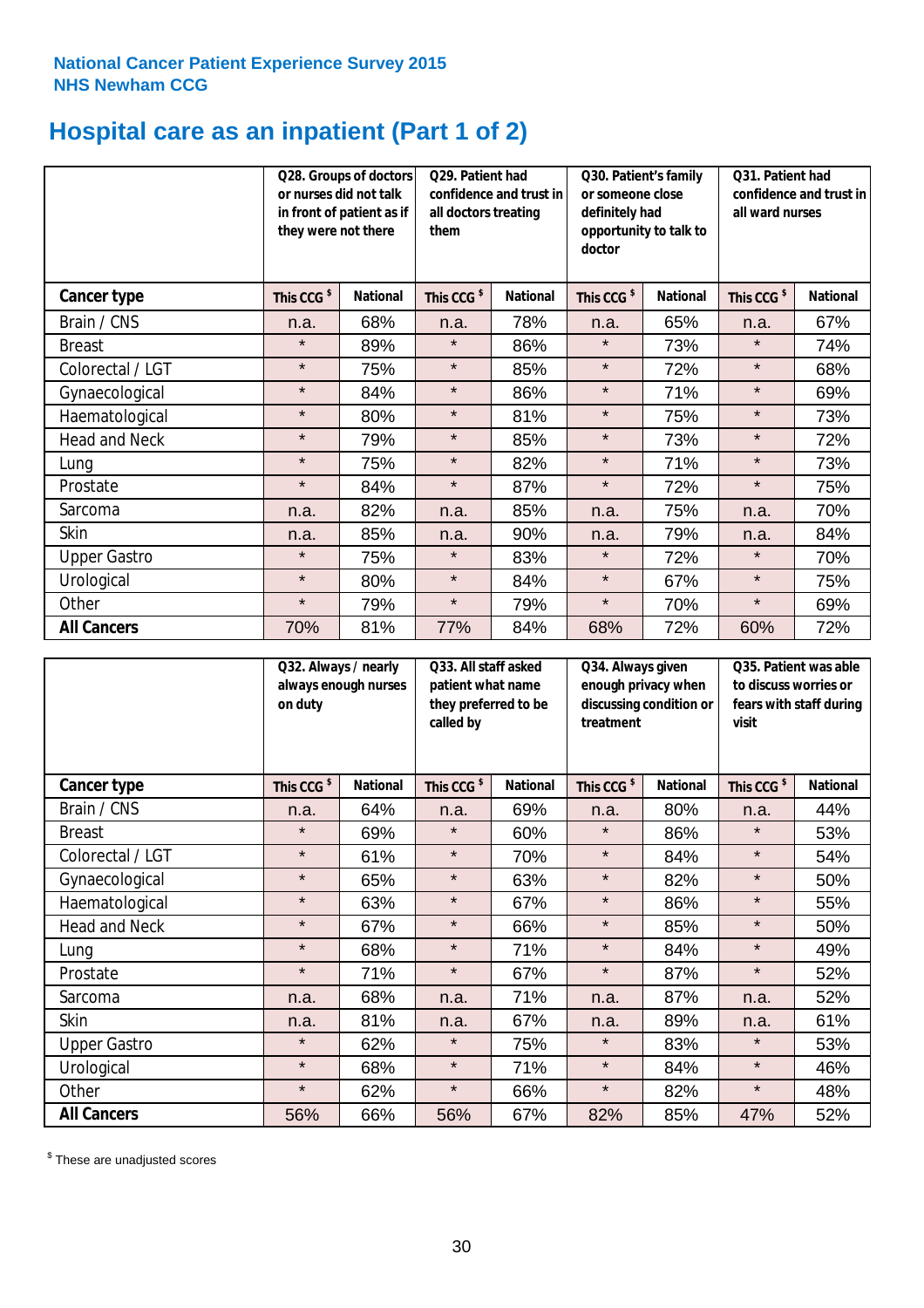# **Hospital care as an inpatient (Part 2 of 2)**

|                      | Q36. Hospital staff<br>definitely did<br>everything to help<br>control pain |                 | Q37. Always treated<br>with respect and<br>dignity by staff |                 | Q38. Given clear<br>written information<br>about what should /<br>should not do post<br>discharge |                 | Q39. Staff told patient<br>who to contact if<br>worried post discharge |                 |
|----------------------|-----------------------------------------------------------------------------|-----------------|-------------------------------------------------------------|-----------------|---------------------------------------------------------------------------------------------------|-----------------|------------------------------------------------------------------------|-----------------|
| Cancer type          | This CCG <sup>\$</sup>                                                      | <b>National</b> | This CCG <sup>\$</sup>                                      | <b>National</b> | This CCG <sup>\$</sup>                                                                            | <b>National</b> | This CCG <sup>\$</sup>                                                 | <b>National</b> |
| Brain / CNS          | n.a.                                                                        | 82%             | n.a.                                                        | 84%             | n.a.                                                                                              | 79%             | n.a.                                                                   | 91%             |
| <b>Breast</b>        | $\star$                                                                     | 86%             | $\star$                                                     | 88%             | $\star$                                                                                           | 90%             | $\star$                                                                | 95%             |
| Colorectal / LGT     | $\star$                                                                     | 84%             | $\star$                                                     | 86%             | $\star$                                                                                           | 83%             | $\star$                                                                | 94%             |
| Gynaecological       | $\star$                                                                     | 83%             | $\star$                                                     | 85%             | $\star$                                                                                           | 86%             | $\star$                                                                | 93%             |
| Haematological       | $\star$                                                                     | 84%             | $\star$                                                     | 89%             | $\star$                                                                                           | 79%             | $\star$                                                                | 95%             |
| <b>Head and Neck</b> | $\star$                                                                     | 84%             | $\star$                                                     | 88%             | $\star$                                                                                           | 86%             | $\star$                                                                | 92%             |
| Lung                 | $\star$                                                                     | 83%             | $\star$                                                     | 87%             | $\star$                                                                                           | 81%             | $\star$                                                                | 92%             |
| Prostate             | $\star$                                                                     | 85%             | $\star$                                                     | 91%             | $\star$                                                                                           | 87%             | $\star$                                                                | 94%             |
| Sarcoma              | n.a.                                                                        | 86%             | n.a.                                                        | 91%             | n.a.                                                                                              | 83%             | n.a.                                                                   | 94%             |
| Skin                 | n.a.                                                                        | 88%             | n.a.                                                        | 93%             | n.a.                                                                                              | 91%             | n.a.                                                                   | 97%             |
| <b>Upper Gastro</b>  | $\star$                                                                     | 83%             | $\star$                                                     | 86%             | $\star$                                                                                           | 79%             | $\star$                                                                | 93%             |
| Urological           | $\star$                                                                     | 80%             | $\star$                                                     | 88%             | $\star$                                                                                           | 83%             | $\star$                                                                | 90%             |
| Other                | $\star$                                                                     | 82%             | $\star$                                                     | 85%             | $\star$                                                                                           | 80%             | $\star$                                                                | 92%             |
| <b>All Cancers</b>   | 83%                                                                         | 84%             | 80%                                                         | 87%             | 88%                                                                                               | 84%             | 89%                                                                    | 94%             |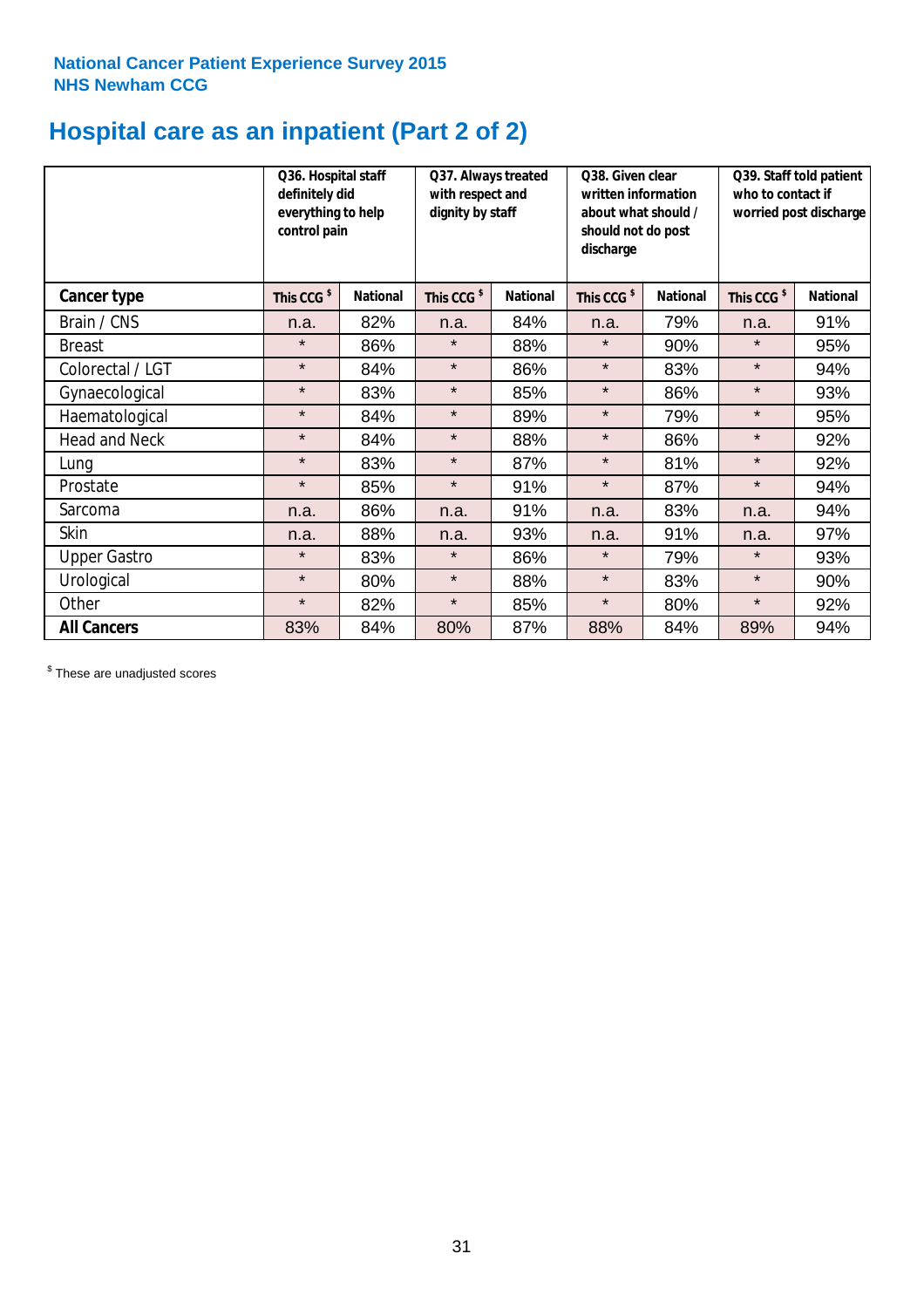# **Hospital care as a day patient / outpatient**

|                      | to discuss worries or<br>visit | Q41. Patient was able<br>fears with staff during | Q42. Doctor had the<br>right notes and other<br>documentation with<br>them |                 | Q44. Beforehand<br>patient had all<br>information needed<br>about radiotherapy<br>treatment |                 | Q45. Patient given<br>understandable<br>information about<br>whether radiotherapy<br>was working |                 |
|----------------------|--------------------------------|--------------------------------------------------|----------------------------------------------------------------------------|-----------------|---------------------------------------------------------------------------------------------|-----------------|--------------------------------------------------------------------------------------------------|-----------------|
| Cancer type          | This CCG <sup>\$</sup>         | <b>National</b>                                  | This CCG <sup>\$</sup>                                                     | <b>National</b> | This CCG <sup>\$</sup>                                                                      | <b>National</b> | This CCG <sup>\$</sup>                                                                           | <b>National</b> |
| Brain / CNS          | $\star$                        | 65%                                              | $\star$                                                                    | 94%             | $\star$                                                                                     | 85%             | n.a.                                                                                             | 52%             |
| <b>Breast</b>        | 66%                            | 70%                                              | 97%                                                                        | 95%             | 76%                                                                                         | 87%             | $\star$                                                                                          | 60%             |
| Colorectal / LGT     | $\star$                        | 73%                                              | $\star$                                                                    | 95%             | $\star$                                                                                     | 85%             | $\star$                                                                                          | 55%             |
| Gynaecological       | $\star$                        | 70%                                              | $\star$                                                                    | 96%             | $\star$                                                                                     | 85%             | $\star$                                                                                          | 64%             |
| Haematological       | $\star$                        | 74%                                              | $\star$                                                                    | 97%             | $\star$                                                                                     | 82%             | $\star$                                                                                          | 64%             |
| <b>Head and Neck</b> | $\star$                        | 69%                                              | $\star$                                                                    | 95%             | $\star$                                                                                     | 86%             | $\star$                                                                                          | 60%             |
| Lung                 | $\star$                        | 69%                                              | $\star$                                                                    | 96%             | $\star$                                                                                     | 86%             | $\star$                                                                                          | 59%             |
| Prostate             | $\star$                        | 69%                                              | $\star$                                                                    | 95%             | $\star$                                                                                     | 88%             | $\star$                                                                                          | 61%             |
| Sarcoma              | $\star$                        | 68%                                              | $\star$                                                                    | 97%             | n.a.                                                                                        | 88%             | n.a.                                                                                             | 63%             |
| Skin                 | n.a.                           | 73%                                              | n.a.                                                                       | 96%             | n.a.                                                                                        | 81%             | n.a.                                                                                             | 63%             |
| <b>Upper Gastro</b>  | $\star$                        | 68%                                              | $\star$                                                                    | 95%             | $\star$                                                                                     | 85%             | $\star$                                                                                          | 57%             |
| Urological           | $\star$                        | 65%                                              | $\star$                                                                    | 95%             | $\star$                                                                                     | 81%             | $\star$                                                                                          | 53%             |
| Other                | $\star$                        | 67%                                              | $\star$                                                                    | 95%             | $\star$                                                                                     | 83%             | $\star$                                                                                          | 59%             |
| <b>All Cancers</b>   | 60%                            | 70%                                              | 96%                                                                        | 96%             | 87%                                                                                         | 86%             | 70%                                                                                              | 60%             |

|                      | O47. Beforehand<br>patient had all<br>information needed<br>treatment | about chemotherapy | Q48. Patient given<br>understandable<br>information about<br>whether<br>chemotherapy was<br>working |                 |  |
|----------------------|-----------------------------------------------------------------------|--------------------|-----------------------------------------------------------------------------------------------------|-----------------|--|
| <b>Cancer type</b>   | This CCG <sup>\$</sup>                                                | <b>National</b>    | This CCG <sup>\$</sup>                                                                              | <b>National</b> |  |
| Brain / CNS          | $\star$                                                               | 82%                | n.a.                                                                                                | 57%             |  |
| <b>Breast</b>        | $\star$                                                               | 83%                | $\star$                                                                                             | 62%             |  |
| Colorectal / LGT     | $\star$                                                               | 86%                | $\star$                                                                                             | 65%             |  |
| Gynaecological       | $\star$                                                               | 86%                | $\star$                                                                                             | 68%             |  |
| Haematological       | $\star$<br>85%                                                        |                    | $\star$                                                                                             | 75%             |  |
| <b>Head and Neck</b> | $\star$                                                               | 80%                | $\star$                                                                                             | 52%             |  |
| Lung                 | $\star$                                                               | 85%                | $\star$                                                                                             | 68%             |  |
| Prostate             | $\star$                                                               | 83%                | $\star$                                                                                             | 69%             |  |
| Sarcoma              | $\star$                                                               | 82%                | $\star$                                                                                             | 70%             |  |
| Skin                 | n.a.                                                                  | 92%                | n.a.                                                                                                | 80%             |  |
| <b>Upper Gastro</b>  | $\star$                                                               | 83%                | $\star$                                                                                             | 64%             |  |
| Urological           | $\star$                                                               | 83%                |                                                                                                     | 66%             |  |
| Other                | $\star$                                                               | 85%                | $\star$                                                                                             | 70%             |  |
| <b>All Cancers</b>   | 79%                                                                   | 84%                | 66%                                                                                                 | 68%             |  |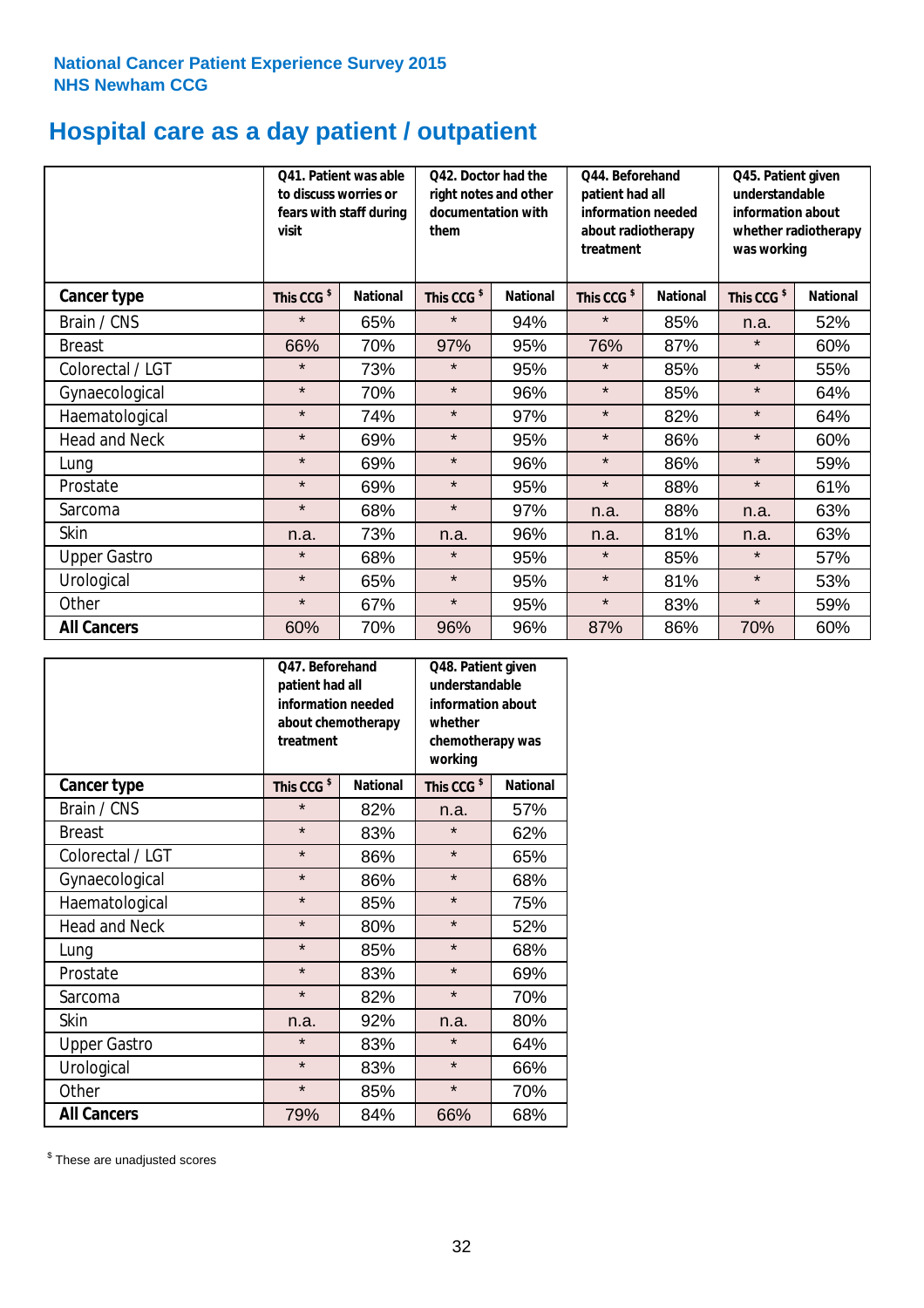# **Home care and support**

|                      | Q49. Hospital staff<br>gave family or                                                  | someone close all the<br>information needed to<br>help with care at home | Q50. Patient definitely<br>given enough support<br>from health or social<br>services during<br>treatment |                 | Q51. Patient definitely<br>given enough support<br>from health or social<br>services after<br>treatment |     |
|----------------------|----------------------------------------------------------------------------------------|--------------------------------------------------------------------------|----------------------------------------------------------------------------------------------------------|-----------------|---------------------------------------------------------------------------------------------------------|-----|
| <b>Cancer type</b>   | This CCG <sup>\$</sup><br>This CCG <sup>\$</sup><br><b>National</b><br><b>National</b> |                                                                          | This CCG <sup>\$</sup>                                                                                   | <b>National</b> |                                                                                                         |     |
| Brain / CNS          | $\star$                                                                                | 56%                                                                      | n.a.                                                                                                     | 44%             | n.a.                                                                                                    | 44% |
| <b>Breast</b>        | 45%                                                                                    | 57%                                                                      | 27%                                                                                                      | 54%             | $\star$                                                                                                 | 40% |
| Colorectal / LGT     | $\star$                                                                                | 60%                                                                      | $\star$                                                                                                  | 62%             | $\star$                                                                                                 | 52% |
| Gynaecological       | $\star$                                                                                | 56%                                                                      | $\star$                                                                                                  | 52%             | $\star$                                                                                                 | 42% |
| Haematological       | $\star$                                                                                | 60%                                                                      | $\star$                                                                                                  | 52%             | $\star$                                                                                                 | 43% |
| <b>Head and Neck</b> | $\star$                                                                                | 59%                                                                      | $\star$                                                                                                  | 53%             | $\star$                                                                                                 | 50% |
| Lung                 | $\star$                                                                                | 57%                                                                      | $\star$                                                                                                  | 52%             | $\star$                                                                                                 | 42% |
| Prostate             | $\star$                                                                                | 55%                                                                      | $\star$                                                                                                  | 47%             | $\star$                                                                                                 | 43% |
| Sarcoma              | $\star$                                                                                | 59%                                                                      | n.a.                                                                                                     | 58%             | n.a.                                                                                                    | 53% |
| Skin                 | n.a.                                                                                   | 67%                                                                      | n.a.                                                                                                     | 58%             | n.a.                                                                                                    | 61% |
| <b>Upper Gastro</b>  | $\star$                                                                                | 59%                                                                      | $\star$                                                                                                  | 54%             | $\star$                                                                                                 | 45% |
| Urological           | $\star$                                                                                | 55%                                                                      | $\star$                                                                                                  | 47%             | $\star$                                                                                                 | 44% |
| Other                | $\star$                                                                                | 54%                                                                      | $\star$                                                                                                  | 55%             | $\star$                                                                                                 | 48% |
| <b>All Cancers</b>   | 45%                                                                                    | 58%                                                                      | 26%                                                                                                      | 54%             | 23%                                                                                                     | 45% |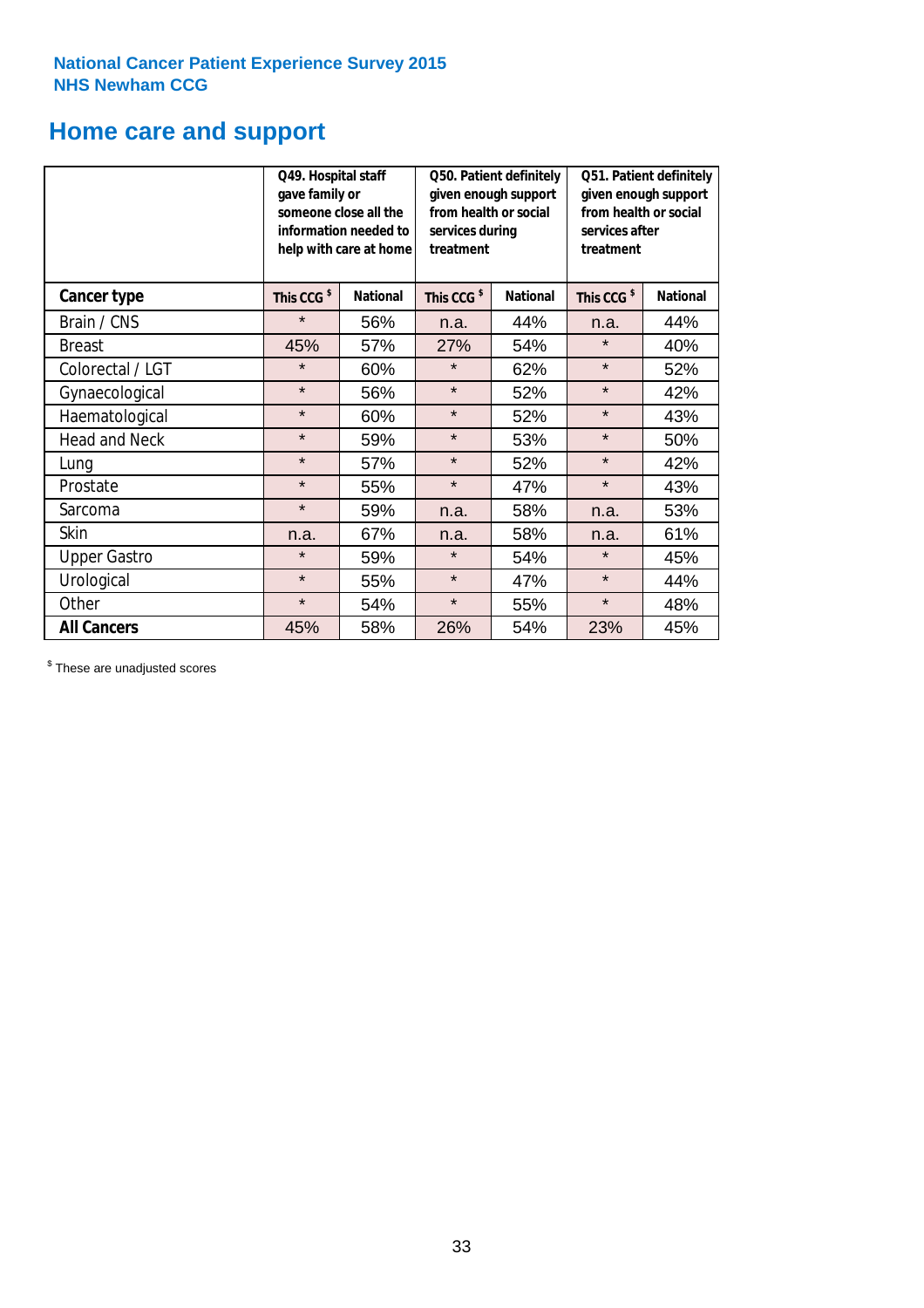# **Care from your general practice**

|                      | information about<br>treatment | Q52. GP given enough<br>patient's condition and | O53. Practice staff<br>definitely did<br>everything they could<br>to support patient |                 |  |
|----------------------|--------------------------------|-------------------------------------------------|--------------------------------------------------------------------------------------|-----------------|--|
| <b>Cancer type</b>   | This CCG <sup>\$</sup>         | <b>National</b>                                 | This CCG <sup>\$</sup>                                                               | <b>National</b> |  |
| Brain / CNS          | n.a.                           | 94%                                             | n.a.                                                                                 | 59%             |  |
| <b>Breast</b>        | 97%                            | 96%                                             | 41%                                                                                  | 63%             |  |
| Colorectal / LGT     | $\star$                        | 95%                                             | $\star$                                                                              | 63%             |  |
| Gynaecological       | $\star$                        | 95%                                             | $\star$                                                                              | 59%             |  |
| Haematological       | $\star$                        | 96%                                             | $\star$                                                                              | 61%             |  |
| <b>Head and Neck</b> | $\star$                        | 93%                                             | $\star$                                                                              | 60%             |  |
| Lung                 | $\star$                        | 95%                                             | $\star$                                                                              | 62%             |  |
| Prostate             | $\star$                        | 95%                                             | $\star$                                                                              | 67%             |  |
| Sarcoma              | $\star$                        | 97%                                             | n.a.                                                                                 | 65%             |  |
| Skin                 | n.a.                           | 97%                                             | $\star$                                                                              | 71%             |  |
| <b>Upper Gastro</b>  | $\star$                        | 94%                                             | $\star$                                                                              | 62%             |  |
| Urological           | $\star$                        | 95%                                             | $\star$                                                                              | 64%             |  |
| Other                | $\star$                        | 95%                                             | $\star$                                                                              | 61%             |  |
| <b>All Cancers</b>   | 87%                            | 95%                                             | 46%                                                                                  | 63%             |  |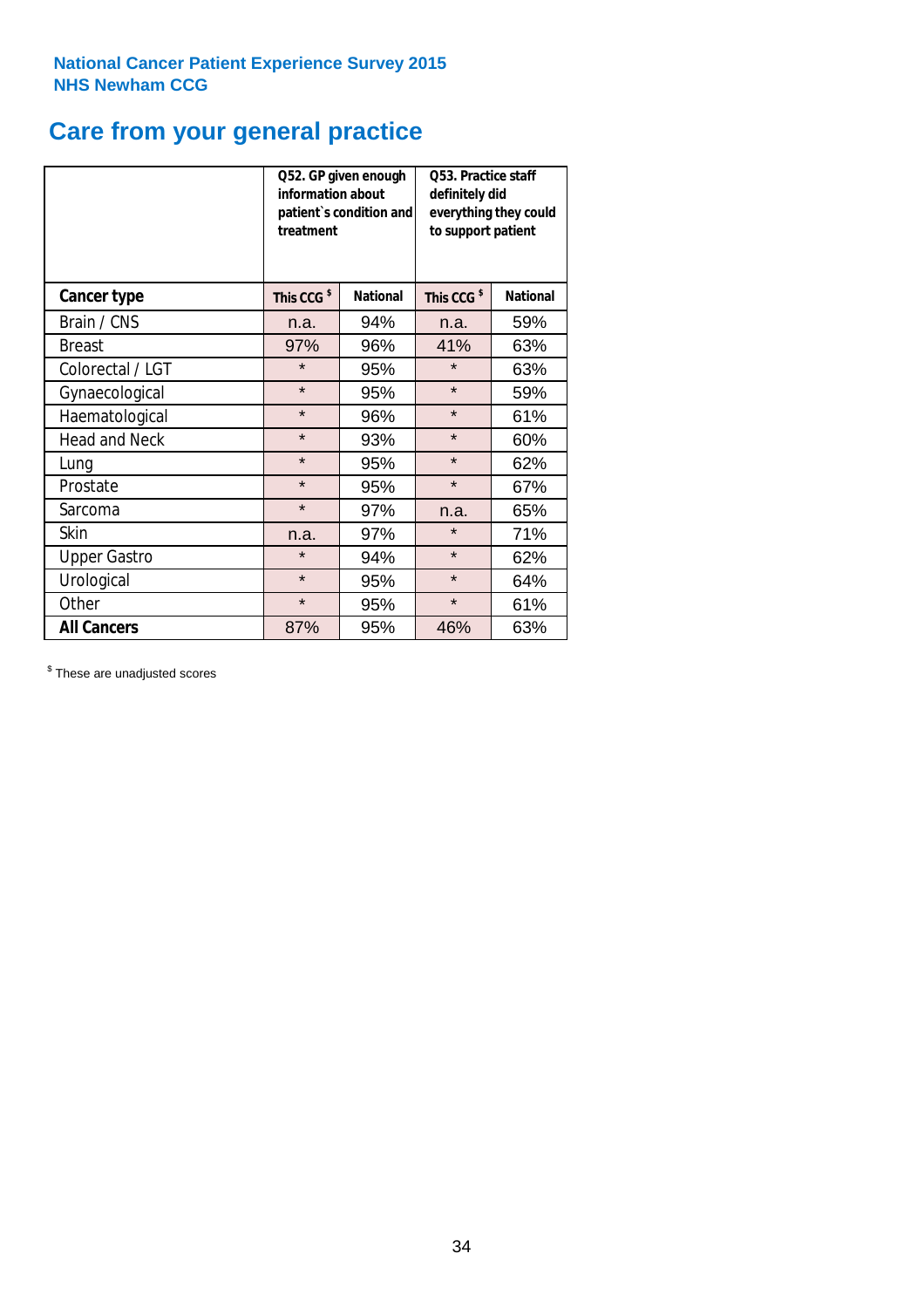# **Your overall NHS care**

|                      | Q54. Hospital and<br>community staff<br>always worked well<br>together |                 | Q55. Patient given a<br>care plan |                 | Q56. Overall the<br>administration of the<br>care was very good /<br>good |                 | Q57. Length of time for<br>attending clinics and<br>appointments was<br>right |                 |
|----------------------|------------------------------------------------------------------------|-----------------|-----------------------------------|-----------------|---------------------------------------------------------------------------|-----------------|-------------------------------------------------------------------------------|-----------------|
| <b>Cancer type</b>   | This CCG <sup>\$</sup>                                                 | <b>National</b> | This CCG <sup>\$</sup>            | <b>National</b> | This CCG <sup>\$</sup>                                                    | <b>National</b> | This CCG <sup>\$</sup>                                                        | <b>National</b> |
| Brain / CNS          | $\star$                                                                | 45%             | n.a.                              | 29%             | $\star$                                                                   | 84%             | $\star$                                                                       | 60%             |
| <b>Breast</b>        | 44%                                                                    | 60%             | 34%                               | 35%             | 95%                                                                       | 90%             | 61%                                                                           | 64%             |
| Colorectal / LGT     | $\star$                                                                | 60%             | $\star$                           | 36%             | $\star$                                                                   | 88%             | $\star$                                                                       | 68%             |
| Gynaecological       | $\star$                                                                | 58%             | $\star$                           | 29%             | $\star$                                                                   | 89%             | $\star$                                                                       | 66%             |
| Haematological       | $\star$                                                                | 63%             | $\star$                           | 33%             | 86%                                                                       | 92%             | 57%                                                                           | 62%             |
| <b>Head and Neck</b> | $\star$                                                                | 58%             | $\star$                           | 34%             | $\star$                                                                   | 89%             | $\star$                                                                       | 65%             |
| Lung                 | $\star$                                                                | 63%             | $\star$                           | 32%             | $\star$                                                                   | 89%             | $\star$                                                                       | 70%             |
| Prostate             | $\star$                                                                | 63%             | $\star$                           | 36%             | $\star$                                                                   | 87%             | $\star$                                                                       | 71%             |
| Sarcoma              | $\star$                                                                | 60%             | $\star$                           | 31%             | $\star$                                                                   | 90%             | $\star$                                                                       | 63%             |
| Skin                 | n.a.                                                                   | 69%             | $\star$                           | 39%             | $\star$                                                                   | 89%             | $\star$                                                                       | 73%             |
| <b>Upper Gastro</b>  | $\star$                                                                | 58%             | $\star$                           | 36%             | $\star$                                                                   | 88%             | $\star$                                                                       | 66%             |
| Urological           | $\star$                                                                | 62%             | $\star$                           | 26%             | $\star$                                                                   | 84%             | $\star$                                                                       | 73%             |
| Other                | $\star$                                                                | 56%             | $\star$                           | 29%             | $\star$                                                                   | 87%             | $\star$                                                                       | 61%             |
| <b>All Cancers</b>   | 45%                                                                    | 61%             | 30%                               | 33%             | 89%                                                                       | 89%             | 59%                                                                           | 66%             |

|                      | Q58. Taking part in<br>cancer research | discussed with patient | Q59. Patient's average<br>rating of care scored<br>from very poor to very<br>good |                 |  |
|----------------------|----------------------------------------|------------------------|-----------------------------------------------------------------------------------|-----------------|--|
| <b>Cancer type</b>   | This CCG <sup>\$</sup>                 | <b>National</b>        | This CCG <sup>\$</sup>                                                            | <b>National</b> |  |
| Brain / CNS          | $\star$                                | 32%                    | $\star$                                                                           | 8.5             |  |
| <b>Breast</b>        | 53%                                    | 28%                    | 8.5                                                                               | 8.8             |  |
| Colorectal / LGT     | $\star$                                | 22%                    | $\star$                                                                           | 8.7             |  |
| Gynaecological       | $\star$                                | 27%                    | $\star$                                                                           | 8.7             |  |
| Haematological       | $\star$                                | 36%                    | $\star$                                                                           | 8.8             |  |
| <b>Head and Neck</b> | $\star$                                | 21%                    | $\star$                                                                           | 8.6             |  |
| Lung                 | $\star$                                | 34%                    | $\star$                                                                           | 8.6             |  |
| Prostate             | $\star$                                | 35%                    | $\star$                                                                           | 8.6             |  |
| Sarcoma              | $\star$                                | 29%                    | $\star$                                                                           | 8.7             |  |
| <b>Skin</b>          | $\star$                                | 17%                    | $\star$                                                                           | 8.9             |  |
| <b>Upper Gastro</b>  | $\star$                                | 30%                    | $\star$                                                                           | 8.6             |  |
| Urological           | $\star$                                | 14%                    | $\star$                                                                           | 8.5             |  |
| Other                | $\star$                                | 31%                    | $\star$                                                                           | 8.6             |  |
| <b>All Cancers</b>   | 43%                                    | 28%                    | 8.2                                                                               | 8.7             |  |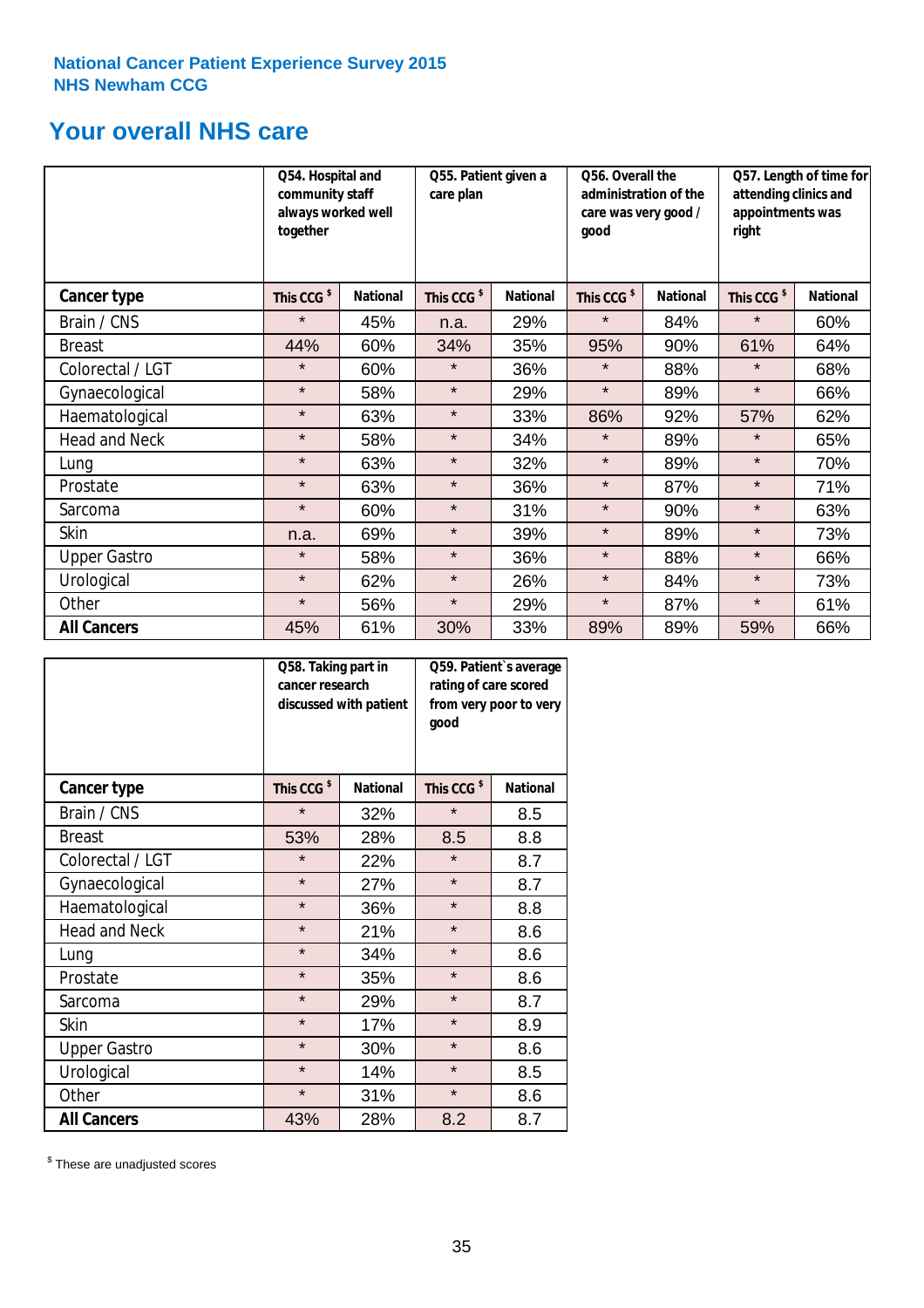# **Annex**

# **Methodology**

The sample for the survey included all adult (aged 16 and over) NHS patients, with a confirmed primary diagnosis of cancer, discharged from an NHS Trust after an inpatient episode or day case attendance for cancer related treatment in the months of April, May and June 2015.

The patients included in the sample had relevant cancer ICD10 codes (C00-99 excluding C44 and C84, and D05) in the first diagnosis field of their patient records, applied to their patient files by the relevant NHS Trust, and were alive at the point at which fieldwork commenced. Deceased checks were undertaken on up to three occasions during fieldwork, to ensure that questionnaires were not sent to patients who had died since their treatment.

Trust samples were checked rigorously for duplicates and patient lists were also de-duplicated nationally to ensure that patients did not receive multiple copies of questionnaires.

The fieldwork for the survey was undertaken between October 2015 and March 2016.

For the first time, the survey used a mixed mode methodology. Questionnaires were sent by post with two reminders where necesssary, but also included an option to complete online. A Freephone helpline was available for respondents to ask questions about the survey, to enable them to complete their questionnaires over the phone, and to provide access to a translation and interpreting facility for those whose first language was not English.

The Health Research Authority supported the survey by granting Section 251 approval.

# **Further information**

Further information on survey methodology, as well as all of the national and local reports and data, is available at www.ncpes.co.uk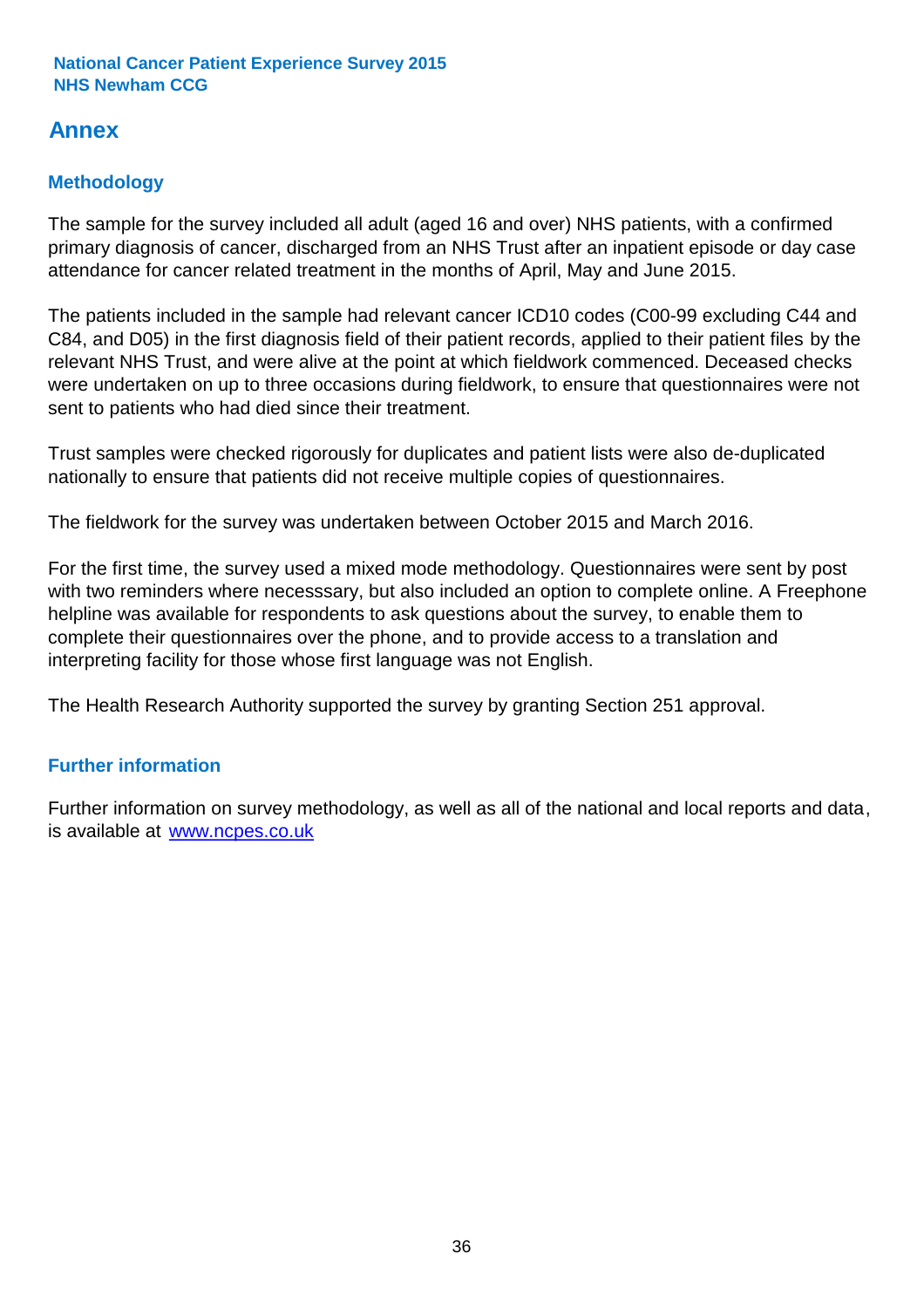### **Redevelopment of the 2015 survey**

A number of significant changes have been made to the National Cancer Patient Experience Survey in 2015:

- the length of the questionnaire has been reduced
- response options have been reviewed and changed to make them consistent throughout the survey
- some of the questions and / or answer options have been changed so that they are now in line with questions in other patient surveys (e.g. the Care Quality Commission national patient surveys), to improve comparability between them
- the topic areas within the questionnaire have been redesigned to capture the whole patient journey.

There are 50 questions in the questionnaire that relate directly to patient experience. Of these, 14 remain unchanged from previous years; and a further 21 have been slightly amended. We draw caution in directly comparing data from the 2015 survey to the findings of the previous CPES surveys, even for identical questions. Changes in the structure of the survey instrument (questionnaire) and also the administration of the survey (calendar period and length of time from sampling to field work start and completion) may influence nationwide averages, although these features will not greatly impact on relative comparisons (e.g. between patient groups or hospitals).

The other 15 questions are either new or substantially changed from previous years.

It is expected that there will be few, if any changes, to the questionnaire going forward so we will be able to compare the results year on year. Where changes are necessary they are expected to be for methodological reasons or to improve question reliability.

Another significant change in 2015 is that an online version of the questionnaire has been developed. The online version was developed to make the questionnaire more accessible for respondents. This may have an impact on the demographic characteristics of the respondents. This may be an improvement if previously underrepresented groups have responded. However, changes to the demographics of respondents may have implications on the overall results - and again, leads us to draw caution in directly comparing results with previous years.

### **Official Statistics**

The 2015 survey data has been published for the first time as Official Statistics. The 2015 survey data has been produced and published in line with the Code of Practice for Official Statistics.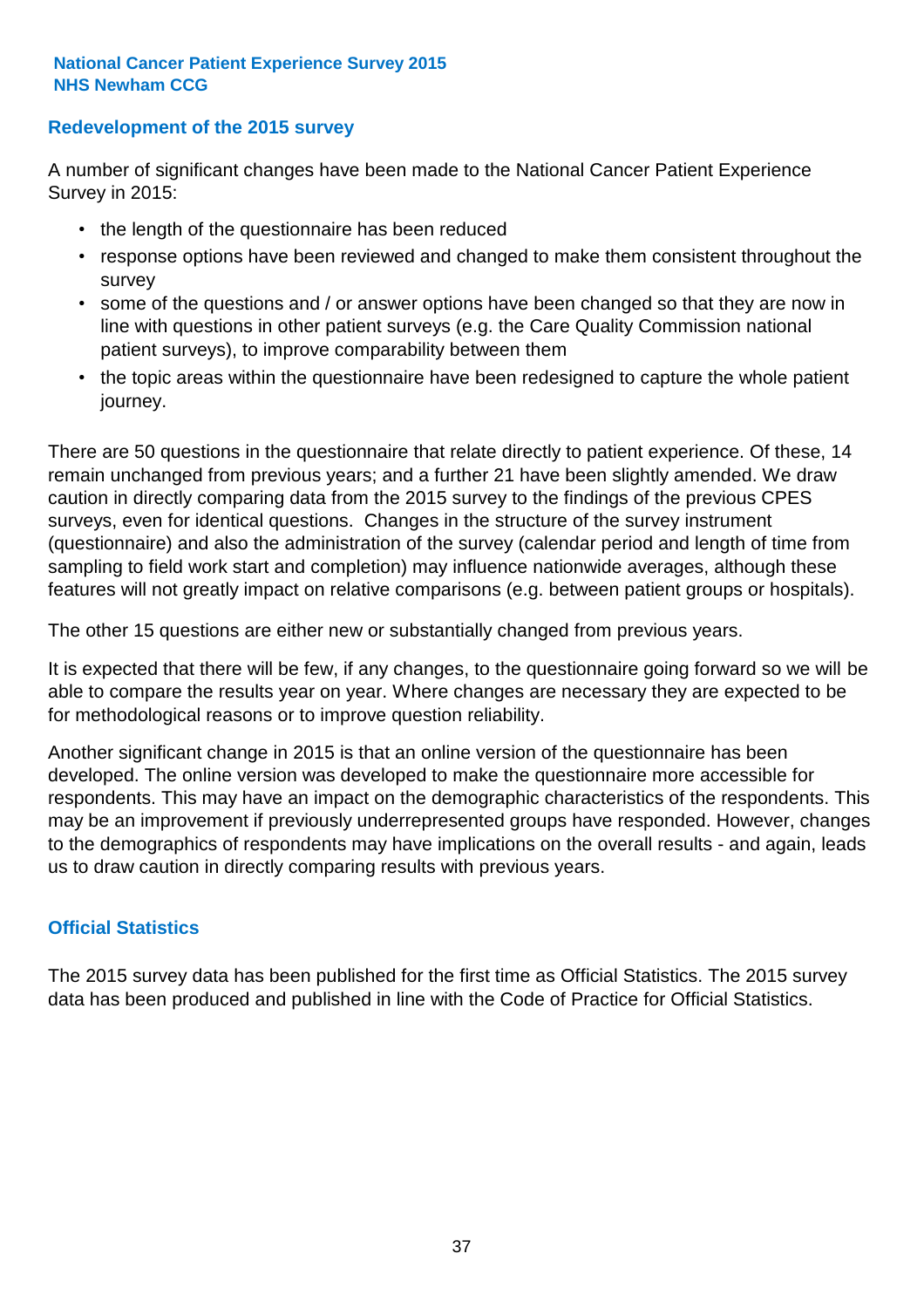### **Scoring methodologies**

49 of the 50 questions relating directly to patient experience have been summarised as the score of the percentage of patients who reported a positive experience. For example:

- question 6 asks: "Overall, how did you feel about the length of time you had to wait for your test to be done?". Responses have been recorded as positive only for those patients who selected the first option ("It was about right")
- question 11 asks: "When you were told you had cancer, were you given written information about the type of cancer you had?". Responses have been recorded as positive only for those patients who selected the first option ("Yes, and it was easy to understand").

Where options do not provide any information on positive/negative patient experience (e.g. "Don't know / can't remember"), they are excluded from the score.

The other question (question 59) asks respondents to rate their overall care on a scale of 0 to 10. Scores have been given as an average on this scale.

A copy of the 2015 questionnaire, marked up with all of these scoring conventions, is available at www.ncpes.co.uk

Further details on the scoring methodology can be found in the technical document for the survey, available at <u>www.ncpes.co.uk</u>

#### **Case-mix adjustment**

For the first time in 2015, case-mix adjusted findings are being presented alongside unadjusted results for CCGs. Case-mix adjustment allows us to account for the impact that differing patient populations might have on results. By using the case-mix adjusted estimates we can obtain a greater understanding of how a CCG is performing given their patient population.

The factors taken into account in this case-mix adjustment are gender, age, ethnic group, deprivation, and tumour group.

For further details on case-mix adjustment, please refer to the technical document for the survey, available at www.ncpes.co.uk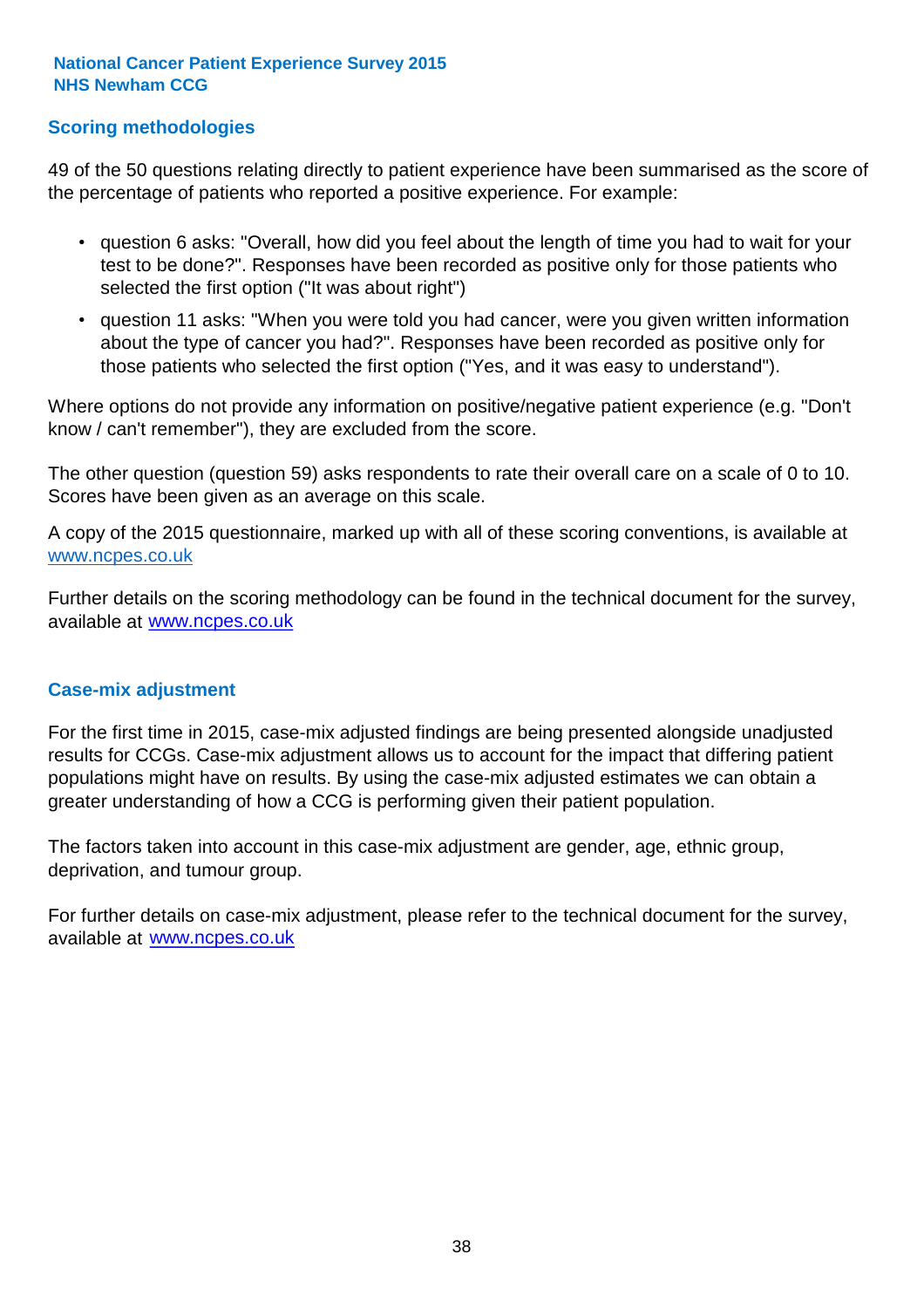## **Response Rates**

|                 | Sample      | <b>Excluded</b> | Adjusted      | <b>Not</b>              | Blank / | Completed | Response |
|-----------------|-------------|-----------------|---------------|-------------------------|---------|-----------|----------|
|                 | <b>Size</b> |                 | <b>Sample</b> | <b>Returned Refused</b> |         |           | Rate     |
| <b>National</b> | 116,991     | 8.719           | 108,272       | 33,168                  | 3.918   | 71,186    | 66%      |
| 08M             | 400         | 36              | <b>364</b>    | 181                     | 13      | 170       | 47%      |

#### **Respondents by tumour group**

The tables below show the numbers of patients from each tumour group and the age and gender distribution of these patients.

| <b>Tumour Group</b>  | Number of<br>respondents* |
|----------------------|---------------------------|
| Brain / CNS          | 2                         |
| <b>Breast</b>        | 37                        |
| Gynaecological       | 13                        |
| Colorectal / LGT     | 21                        |
| Lung                 | 16                        |
| <b>Skin</b>          | 1                         |
| Haematological       | 22                        |
| <b>Upper Gastro</b>  | 12                        |
| Other                | 7                         |
| Urological           | 16                        |
| Prostate             | 16                        |
| Sarcoma              | 1                         |
| <b>Head and Neck</b> | 6                         |

*\* These figures may not match the numerator for all questions in the 'Comparisons by tumour group' section of this report, because not all questions were answered by all respondents.*

### **Respondents by age and gender**

The questionnaire asked respondents to give their year of birth. This information has been amalgamated into 8 age bands. The age and gender distribution for the CCG was as follows:

|             | 16-24 | 25-34 | 35-44 | 45-54 | 55-64 | 65-74 | 75-84 | $85+$ | <b>Total</b> |
|-------------|-------|-------|-------|-------|-------|-------|-------|-------|--------------|
| <b>Male</b> |       |       |       | 14    | 19    | 15    | 13    |       | 77,          |
| Female      |       |       | 9     | 12    | 24    | 27    | 13    |       | 93           |
| Total       | ⌒     |       | 13    | 26    | 43    | 42    | 26    |       | 170          |